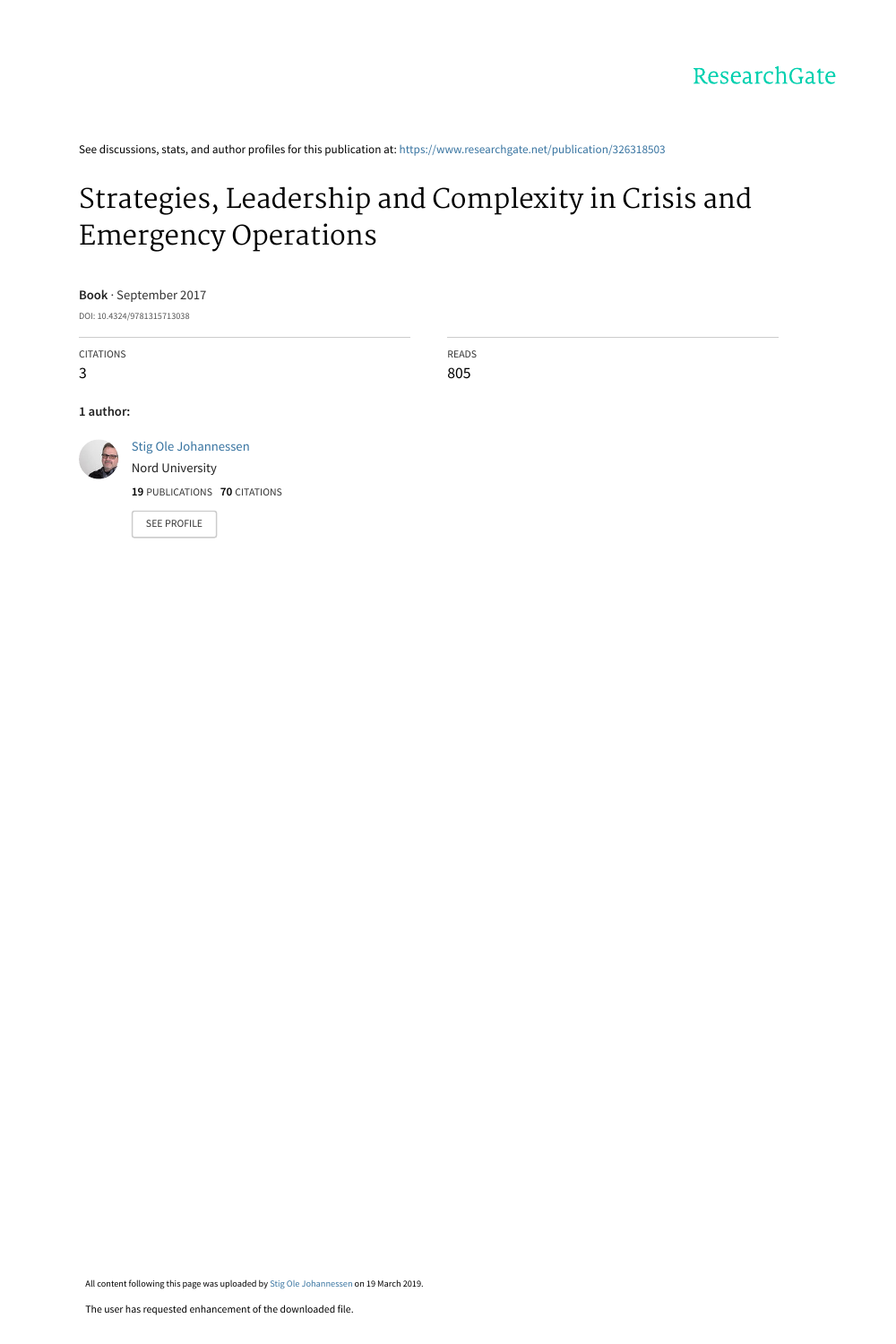Routledge Advances in Management and Business Studies

# **STRATEGIES, LEADERSHIP AND COMPLEXITY IN CRISIS AND EMERGENCY OPERATIONS**

Stig O. Johannessen

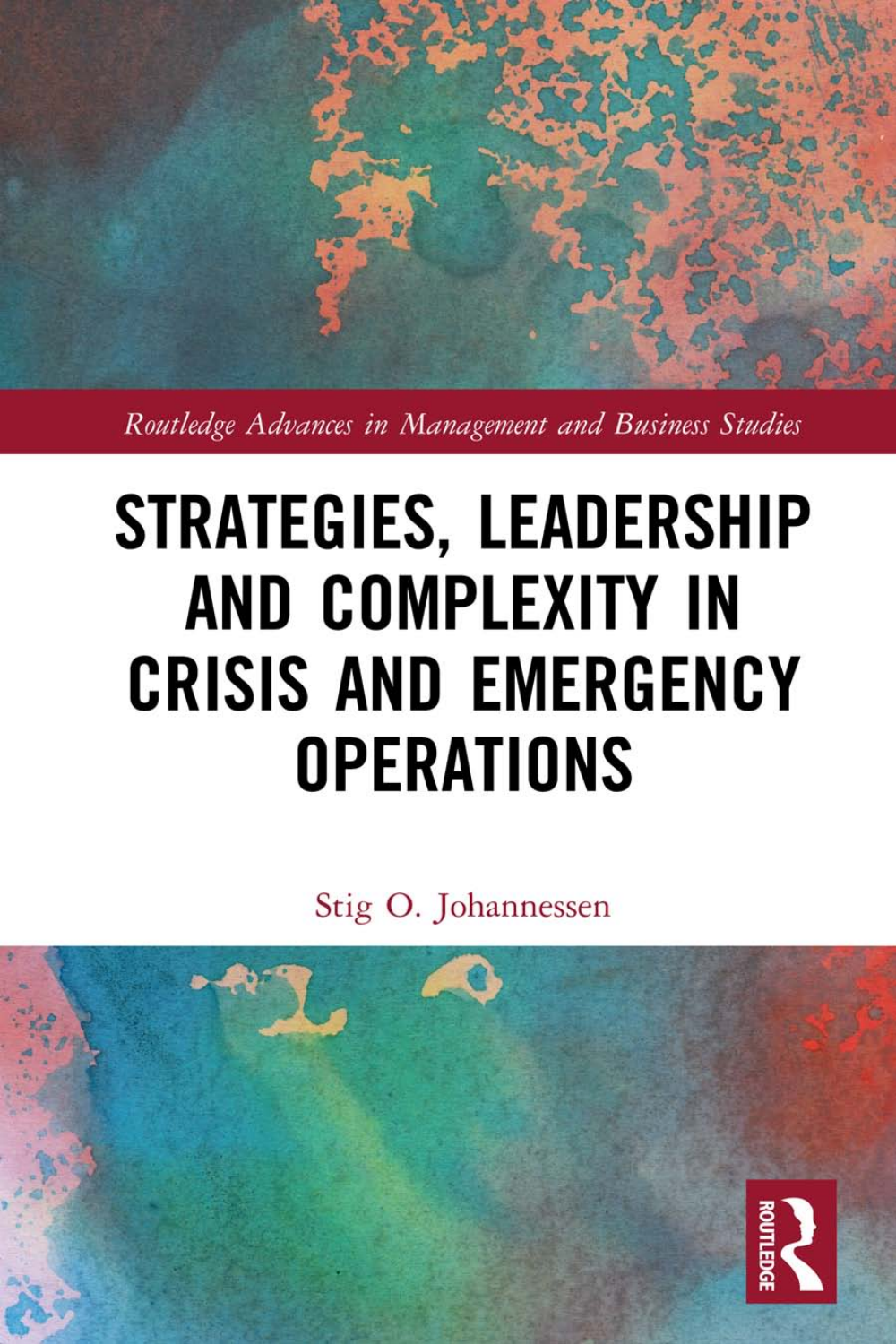# **Strategies, Leadership and Complexity in Crisis and Emergency Operations**

Stig O. Johannessen has produced a masterpiece that combines compelling theoretical insights and solid empirical details; it is a timely must-read for everyone who is concerned with complexity, strategy and leadership in crisis and emergency operations.

> —**Dr. Zhichang Zhu**, South-China Normal University, China, Author (with Ikujiro Nonaka) of *Pragmatic Strategy: Eastern Wisdom, Global Success*

This book is a must-read for anyone with an interest in strategy. It combines highly readable accounts of two major internationally significant events with state-of-the art analysis and theorising. In taking us well beyond the somewhat tired debates of mainstream strategy, it convincingly suggests new possibilities and ways of engaging in the complex and paradoxical landscapes of strategy in modern organizations. It turns compelling accounts of real-life events into valuable lessons for scholarly practitioners and practically minded scholars alike. Again, a must-read.

> —**Professor Donald MacLean**, Adam Smith Business School, University of Glasgow, Scotland

A compelling study of cases where organizations are pushed way beyond what they were prepared or designed for. Stig O. Johannessen not only notes the brittleness of hierarchy and bureaucracy, but helps us identify sources of organizational resilience, innovation and hope.

—**Professor Sidney Dekker**, Director, Safety Science Innovation Lab, Griffith University, Australia

This book gives brand new insights into what made the police and the military react as they did in two famous cases of terrorism and international political crises. The explanations given using the complexity approach of the book provide a thought provoking contribution to analysis of emergency and crises response.

—**Professor Ira Helsloot**, Radboud Universiteit Nijmegen, Netherlands

*Strategies, Leadership and Complexity in Crisis and Emergency Operations* brings together the themes of strategy, operational leadership, and organizational dynamics in the context of crisis and emergency operations. The result is a book that is timely and relevant for research and leadership in the police, the military, and other organizations involved in operations in highly dynamic and critical contexts.

The book is based on research material from two major events of international crisis and national emergency in 2011: the police operation in response to the terrorist attacks in Norway that left 77 people killed and hundreds injured, and the military response to the Libyan crisis during the Arab Spring. The author discusses and compares the dynamics within the Norwegian police and military during the crisis and emergency operations.

The book draws on theories of complexity, organizational communication, and social psychology to create a vivid inquiry of the case material and to develop a fresh understanding of the ambiguous landscapes of practices of communication, power, identity, and ethics that transform hierarchies, strategies, decision-making, and sensemaking processes in stressful situations during crises and emergencies.

**Stig O. Johannessen** is Professor of Organization and Leadership at Nord University, Norway.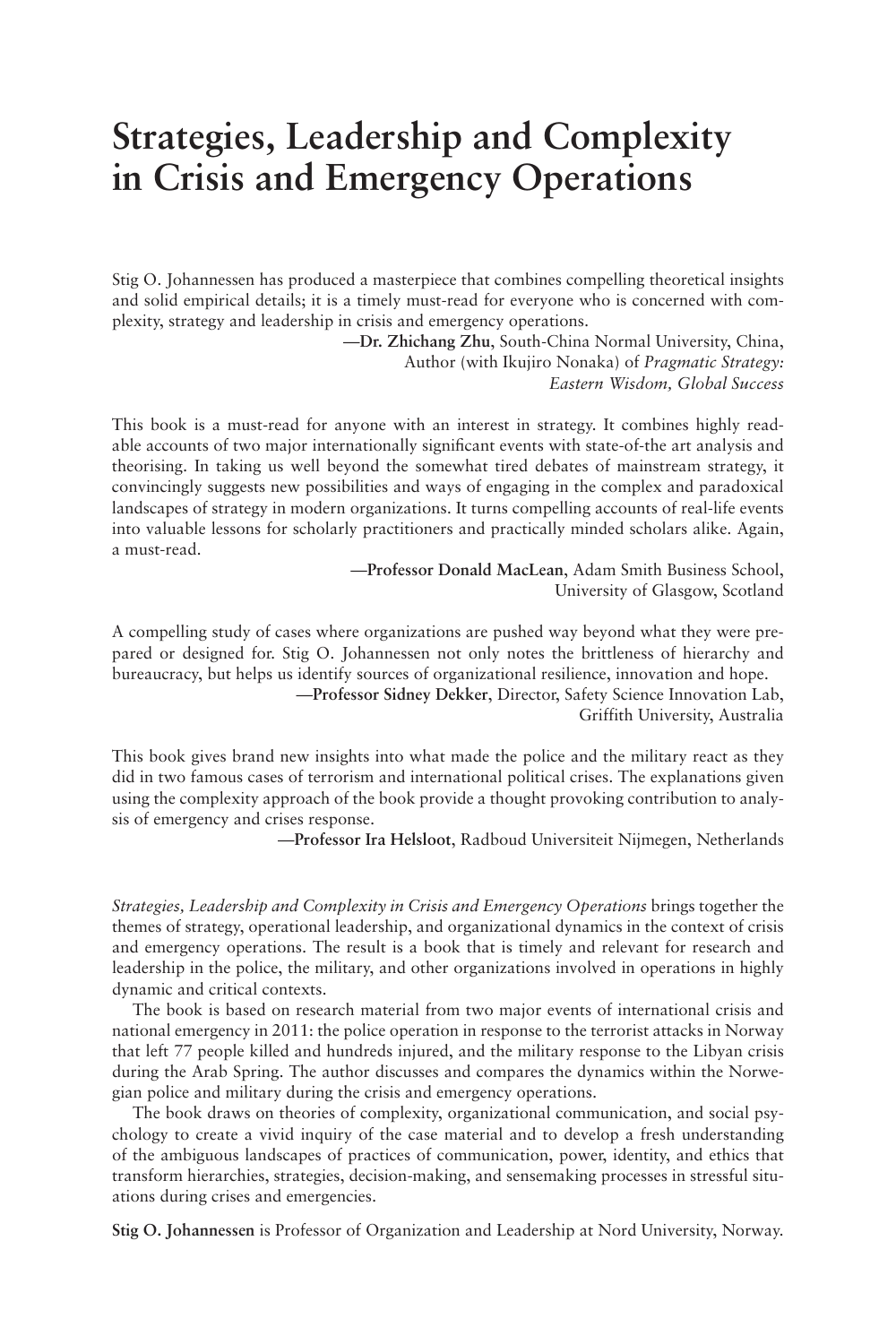#### **Routledge Advances in Management and Business Studies**

For a full list of titles in this series, please visit [www.routledge.com/series/](http://www.routledge.com/series/SE0305) [SE0305](http://www.routledge.com/series/SE0305)

#### **61 Managerial Flow**

*Veronica Vecchi, Ben Farr-Wharton, Rodney Farr-Wharton, and Manuela Brusoni*

- **62 Management, Society, and the Informal Economy** *Edited by Paul C. Godfrey*
- **63 Foresight in Organizations** Methods and tools *Edited by Patrick van der Duin*
- **64 The Philosophy of Management Research** *Eric W.K. Tsang*
- **65 The Business of Gamification** A Critical Analysis *Edited by Mikolaj Dymek and Peter Zackariasson*
- **66 Industrial Development, Technology Transfer, and Global Competition** A history of the Japanese watch industry since 1850 *Pierre-Yves Donzé*
- **67 Diversity in Multinational Corporations** *Roxana D. Maiorescu & Brenda J. Wrigley*
- **68 Gender Equality in a Global Perspective** *Edited by Anders Örtenblad, Raili Marling, and Snježana Vasiljević*
- **69 Turnaround Management and Bankruptcy** *Edited by Jan Adriaanse and Jean-Pierre van der Rest*
- **70 Strategies, Leadership and Complexity in Crisis and Emergency Operations** *Stig O. Johannessen*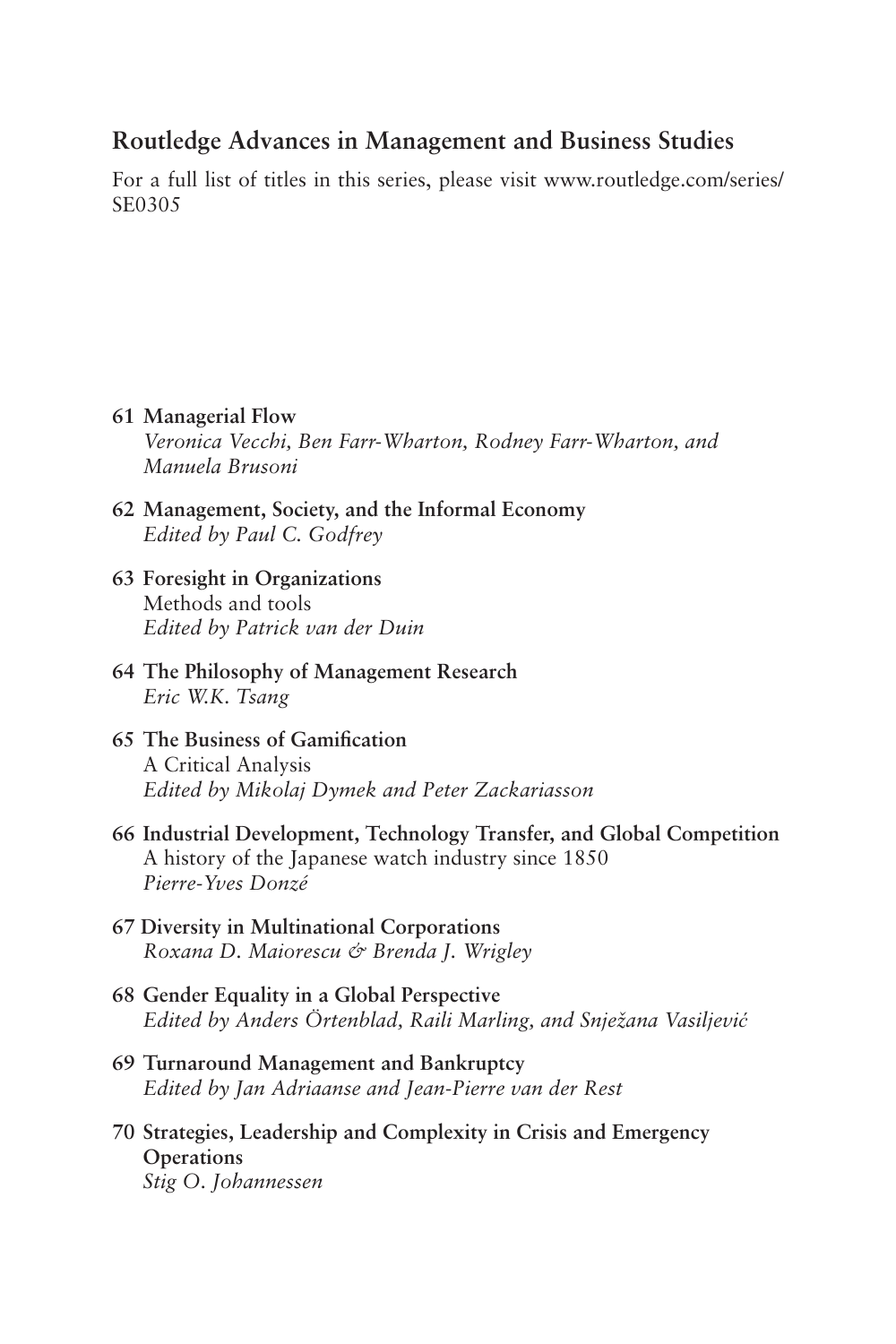# **Strategies, Leadership and Complexity in Crisis and Emergency Operations**

**Stig O. Johannessen**

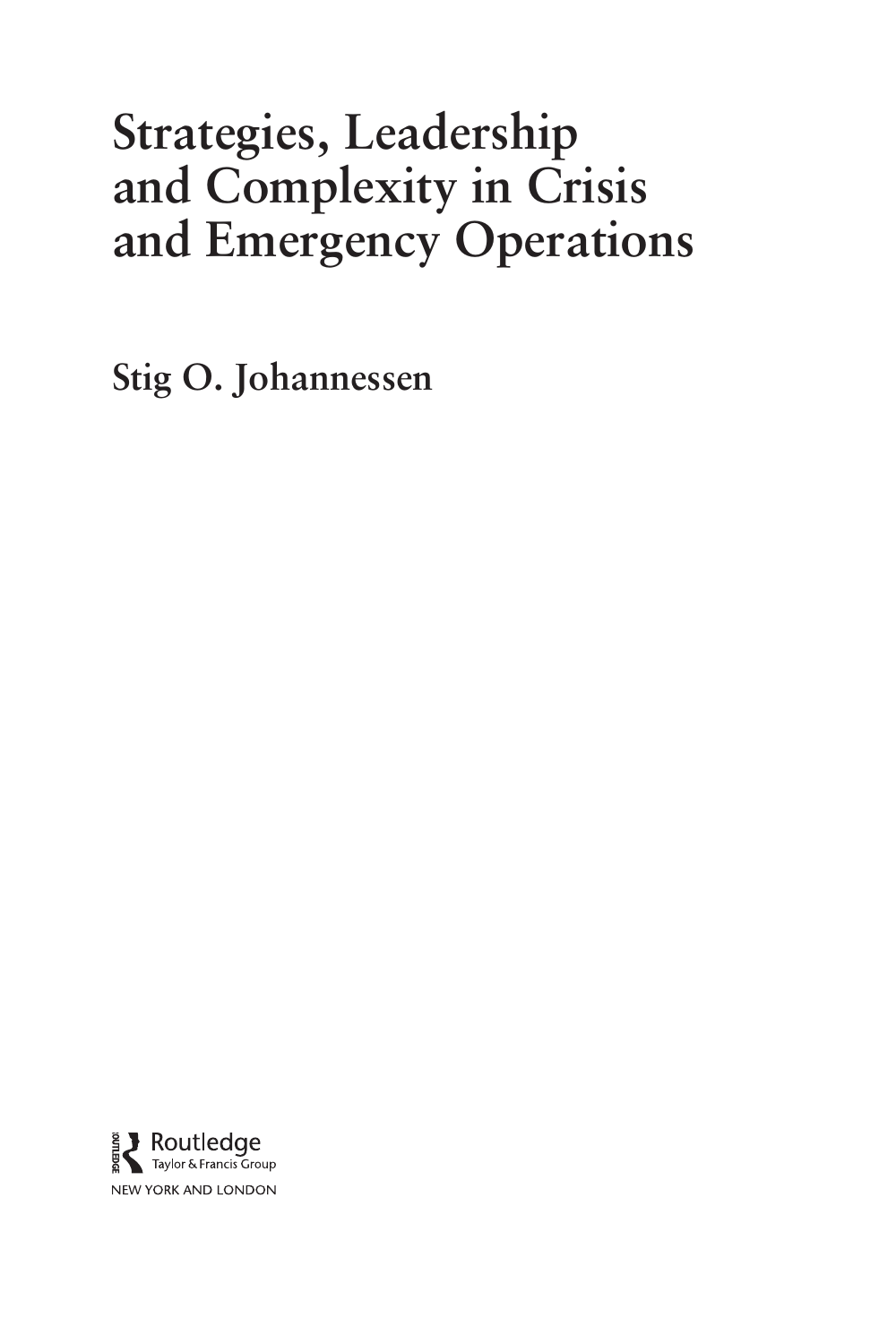First published 2018 by Routledge 711 Third Avenue, New York, NY 10017

and by Routledge 2 Park Square, Milton Park, Abingdon, Oxon OX14 4RN

*Routledge is an imprint of the Taylor & Francis Group, an informa business*

© 2018 Taylor & Francis

The right of Stig O. Johannessen to be identified as author of this work has been asserted by him in accordance with sections 77 and 78 of the Copyright, Designs and Patents Act 1988.

All rights reserved. No part of this book may be reprinted or reproduced or utilised in any form or by any electronic, mechanical, or other means, now known or hereafter invented, including photocopying and recording, or in any information storage or retrieval system, without permission in writing from the publishers.

*Trademark notice*: Product or corporate names may be trademarks or registered trademarks, and are used only for identification and explanation without intent to infringe.

*Library of Congress Cataloging-in-Publication Data* Names: Johannessen, Stig O., author. Title: Strategies, leadership and complexity in crisis and emergency operations / by Stig O Johannessen. Description: New York : Routledge, [2017] | Includes index. Identifiers: LCCN 2017015354 | ISBN 9781138889224 (hardback) | ISBN 9781315713038 (ebook) Subjects: LCSH: Crisis management. | Communication in crisis management. | Leadership. | Strategic planning. Classification: LCC HD49 .J65 2017 | DDC 658.4/092—dc23 LC record available at https://lccn.loc.gov/2017015354

ISBN: 978-1-138-88922-4 (hbk) ISBN: 978-1-315-71303-8 (ebk)

Typeset in Sabon by Apex CoVantage, LLC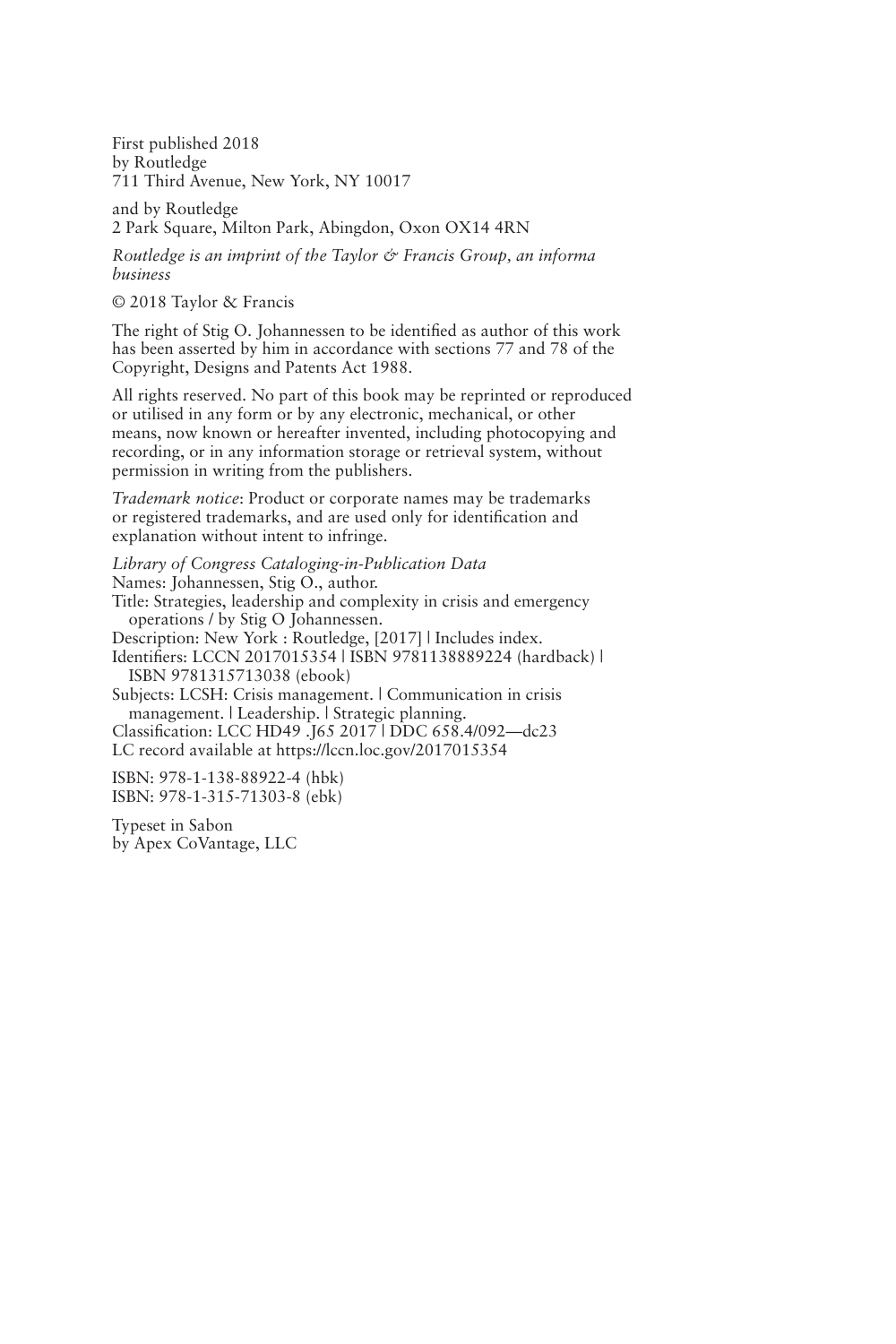This book is dedicated to my long-term collaborator, working partner, and friend Dr Bjørner Bodøgaard Christensen, in appreciation of our conversations and common efforts.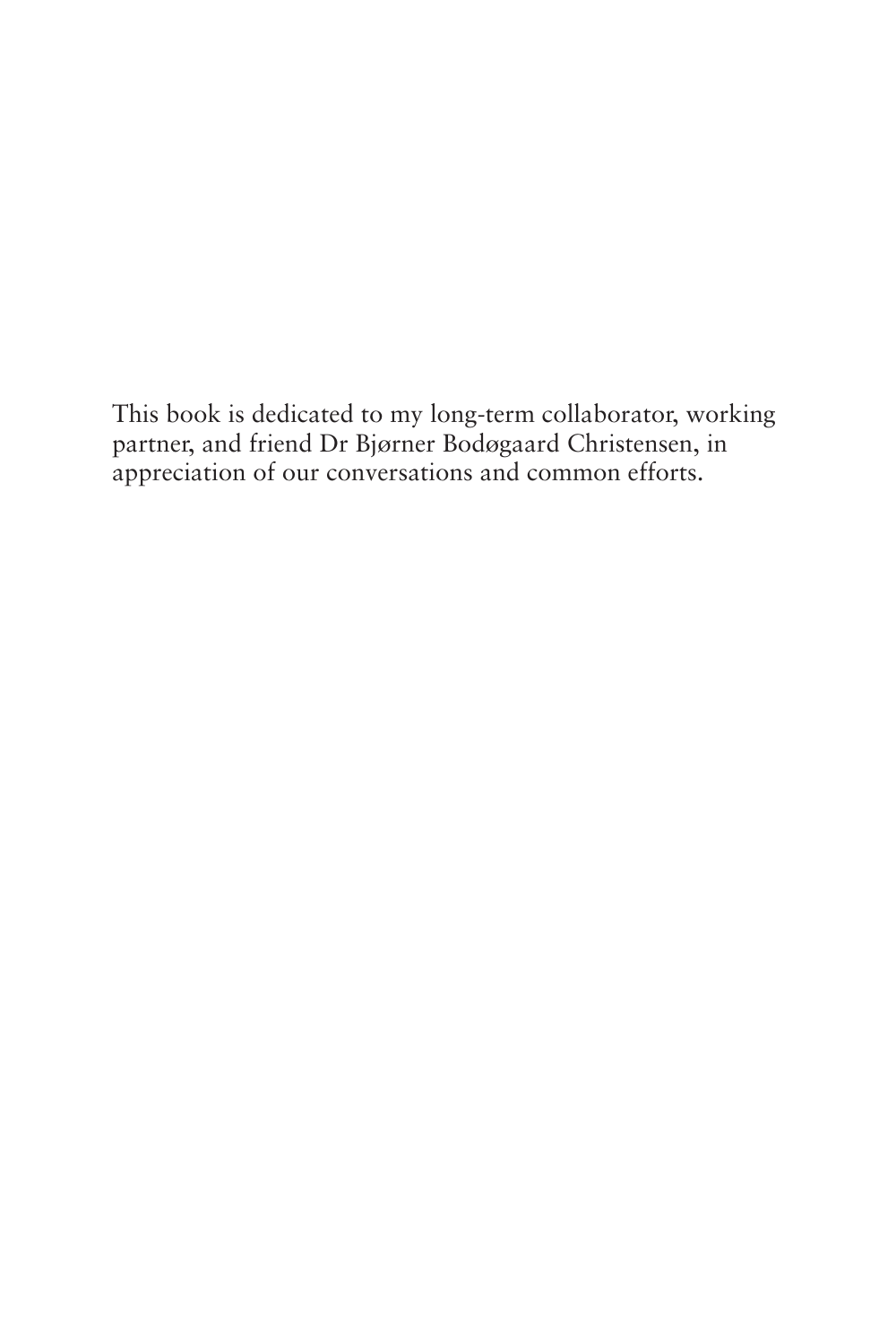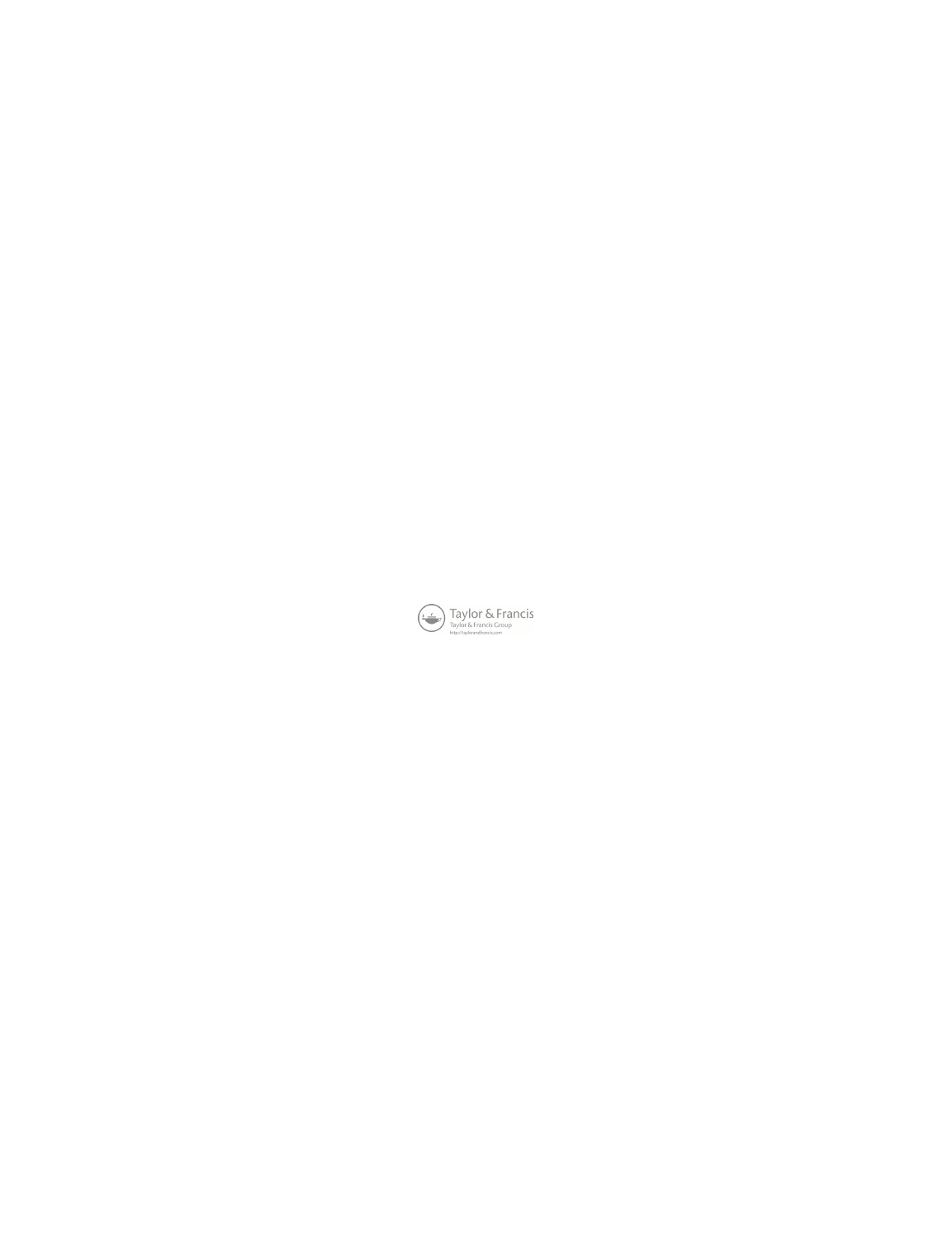# **Contents**

|                                                  | Acknowledgements                          | ix           |
|--------------------------------------------------|-------------------------------------------|--------------|
|                                                  | 1 Introduction                            | $\mathbf{1}$ |
| PART I<br>The Police in National Emergency       |                                           | 13           |
|                                                  | 2 Terror in Norway                        | 15           |
|                                                  | 3 Panic and Collapse of Hierarchy         | 21           |
|                                                  | 4 Collapse of Leadership and Coordination | 31           |
| <b>PART II</b><br><b>Complexity and Practice</b> |                                           | 45           |
| 5                                                | Organizational Practices and Leadership   | 47           |
| 6                                                | Communication                             | 55           |
|                                                  | 7 Power, Identity, and Ethics             | 69           |
| PART III<br>The Military in International Crisis |                                           | 75           |
|                                                  | 8 From the Arctic to Libya                | 77           |
|                                                  | 9 Strategy Theory                         | 85           |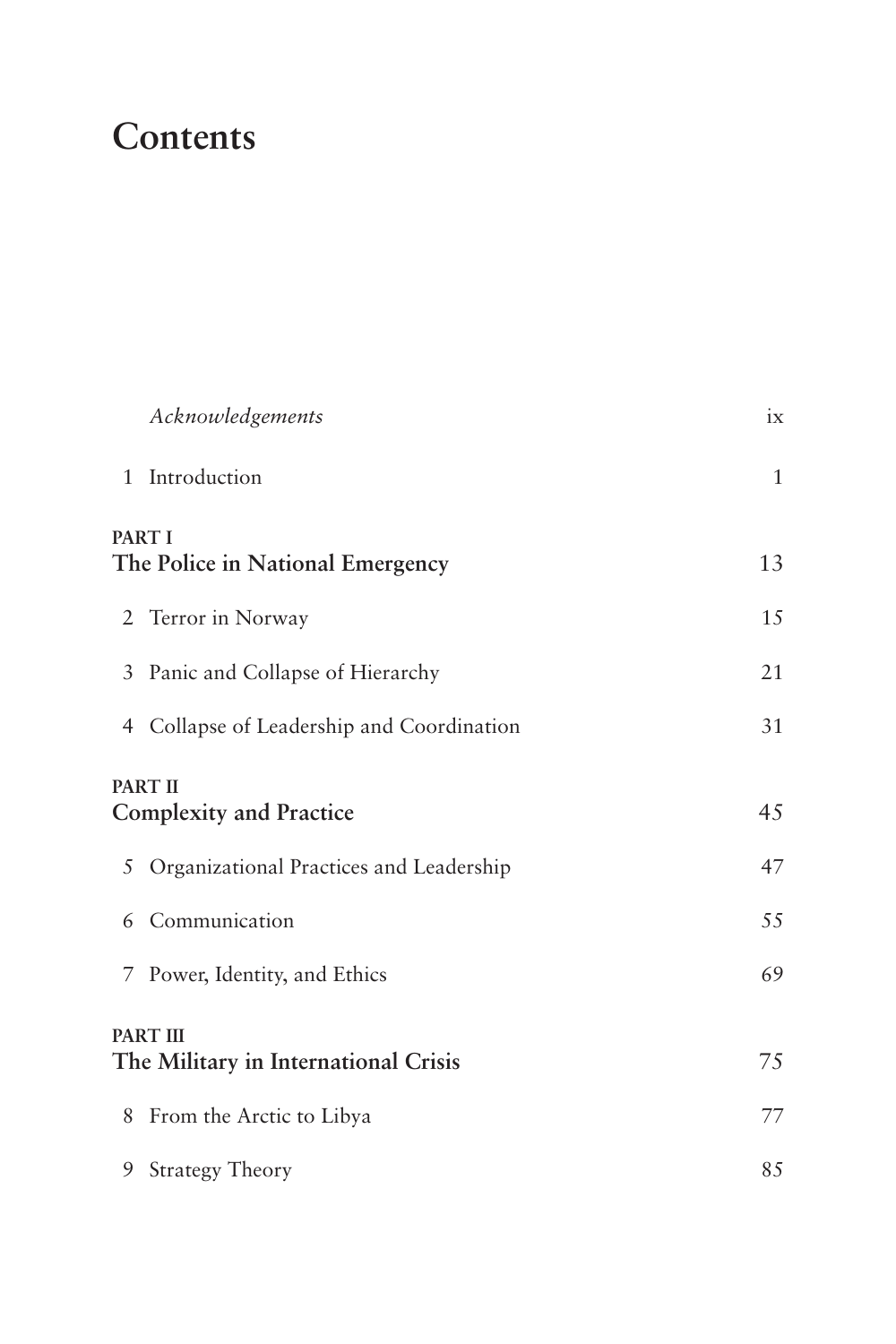|                                                      | viii Contents                                                   |               |
|------------------------------------------------------|-----------------------------------------------------------------|---------------|
|                                                      | 10 Network Strategies and Complexity                            | 97            |
|                                                      | 11 War Without Strategy: Was It a Success?                      | 111           |
| <b>PART IV</b><br><b>Comparisons and Conclusions</b> |                                                                 | 119           |
|                                                      | 12 Police and Military Cases Compared: Organizational Practices | 121           |
|                                                      | 13 Police and Military Cases Compared: Strategy                 | 131           |
|                                                      | 14 Conclusions                                                  | 141           |
|                                                      | Appendix 1<br>Appendix 2                                        | 1.5.5<br>1.57 |
|                                                      | Index                                                           | 159           |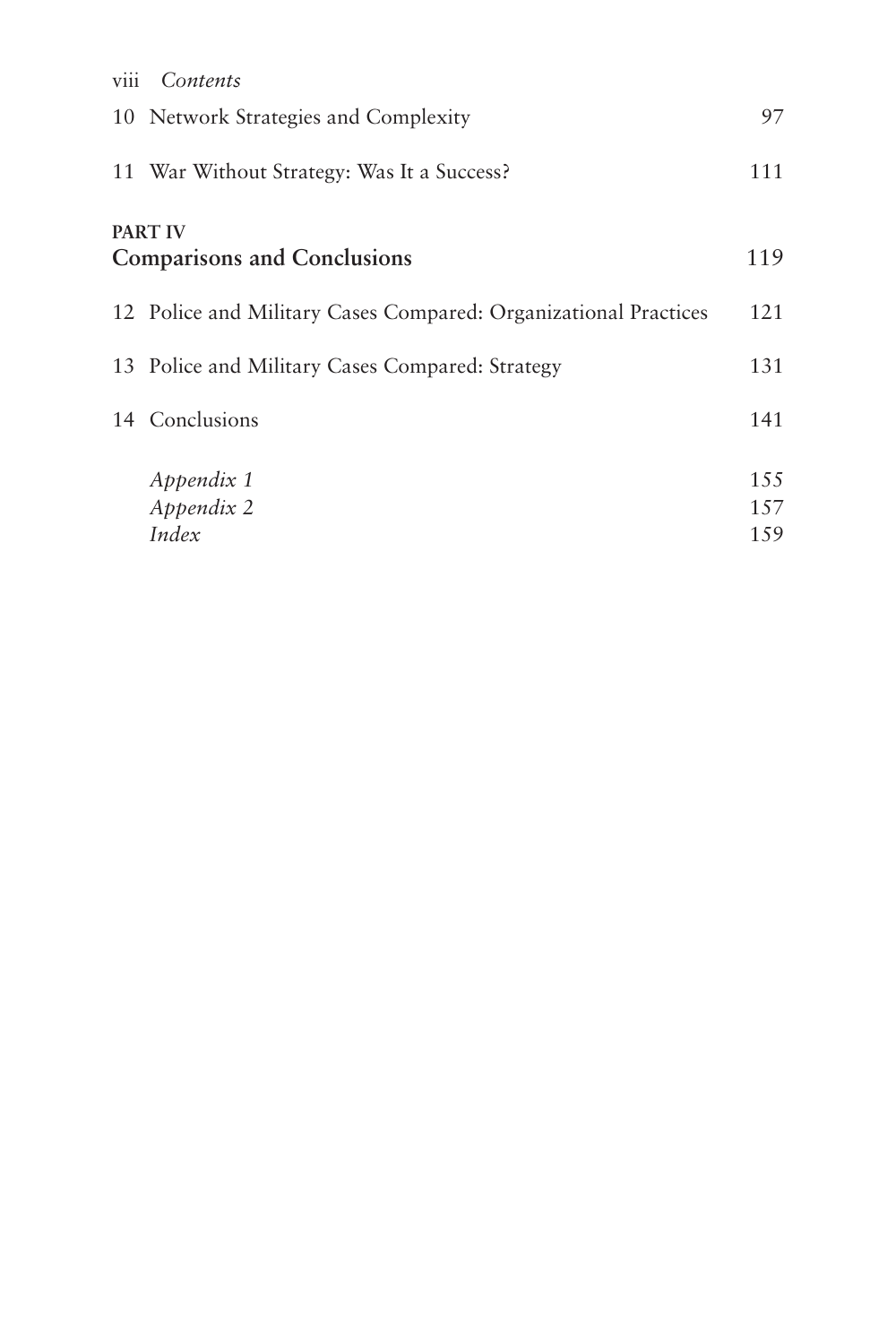# **Acknowledgements**

It would not have been possible to write and publish this book without the influence, support, and help of many outstanding people. I want to thank all who have spent time collaborating with me over the years and have thus been a long-lived source of inspiration to my way of thinking about groups, organizations, and leadership practices. Especially, I want to mention Ralph D. Stacey, Farhad Dalal, and Nol Groot, whose influence is more ingrained in this book than the cited references might indicate.

The cases examined in this book have come about as the result of interviews and conversations with many people over a long period. I want to extend my sincerest thanks to all who have shared so many of their experiences from the Norwegian police and the Royal Norwegian Air Force. I especially want to thank Major General Inge Kampenes for his continued support and interest in exploring complexity in organizational and leadership practices in the military.

My thanks go also to the anonymous reviewers, to my colleagues, and to professionals, all of whom were kind enough to give me critical and encouraging comments on different parts and details of the manuscript at different stages.

I wish to thank the sponsors of the research. The Fritt Ord Foundation, Norway, sponsored the data collection for the 22 July case, and The Royal Norwegian Air Force sponsored the data collection for the Libyan case. Nord University, Bodø, Norway, provided me the time and space to write the book.

I want to express my great appreciation of David Varley and his team at Routledge for their encouraging, professional, and patient guidance, and equally to Catriona Turner for her crucial help in advising on English language issues and for language checking at various stages.

Finally, and most important of all, my deepest gratitude go to my fabulous family May, Bendik, Magnus, and Jakob. My work would not have been possible without their continued support and understanding.

> Trondheim, Norway March 2017 Stig Ole Johannessen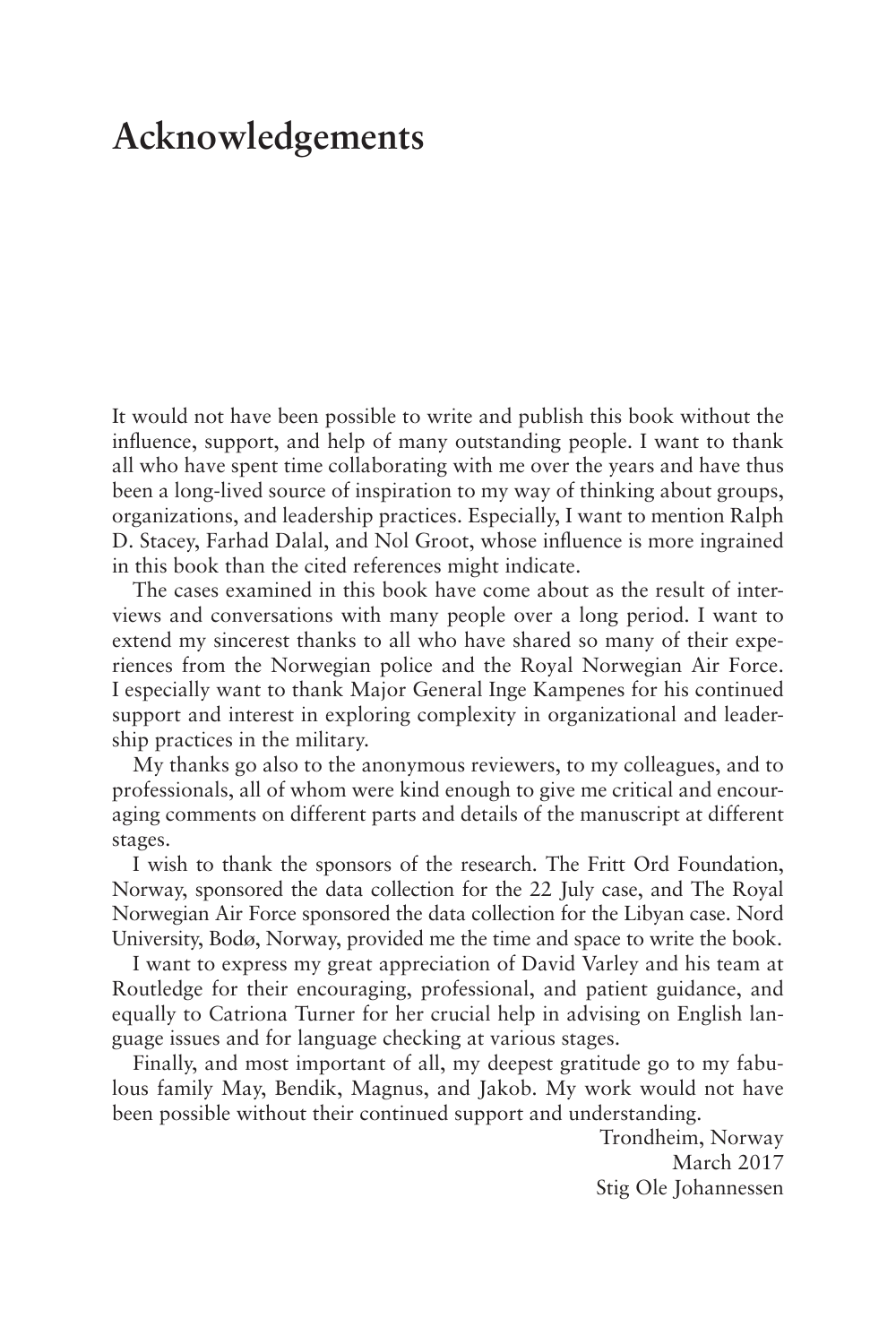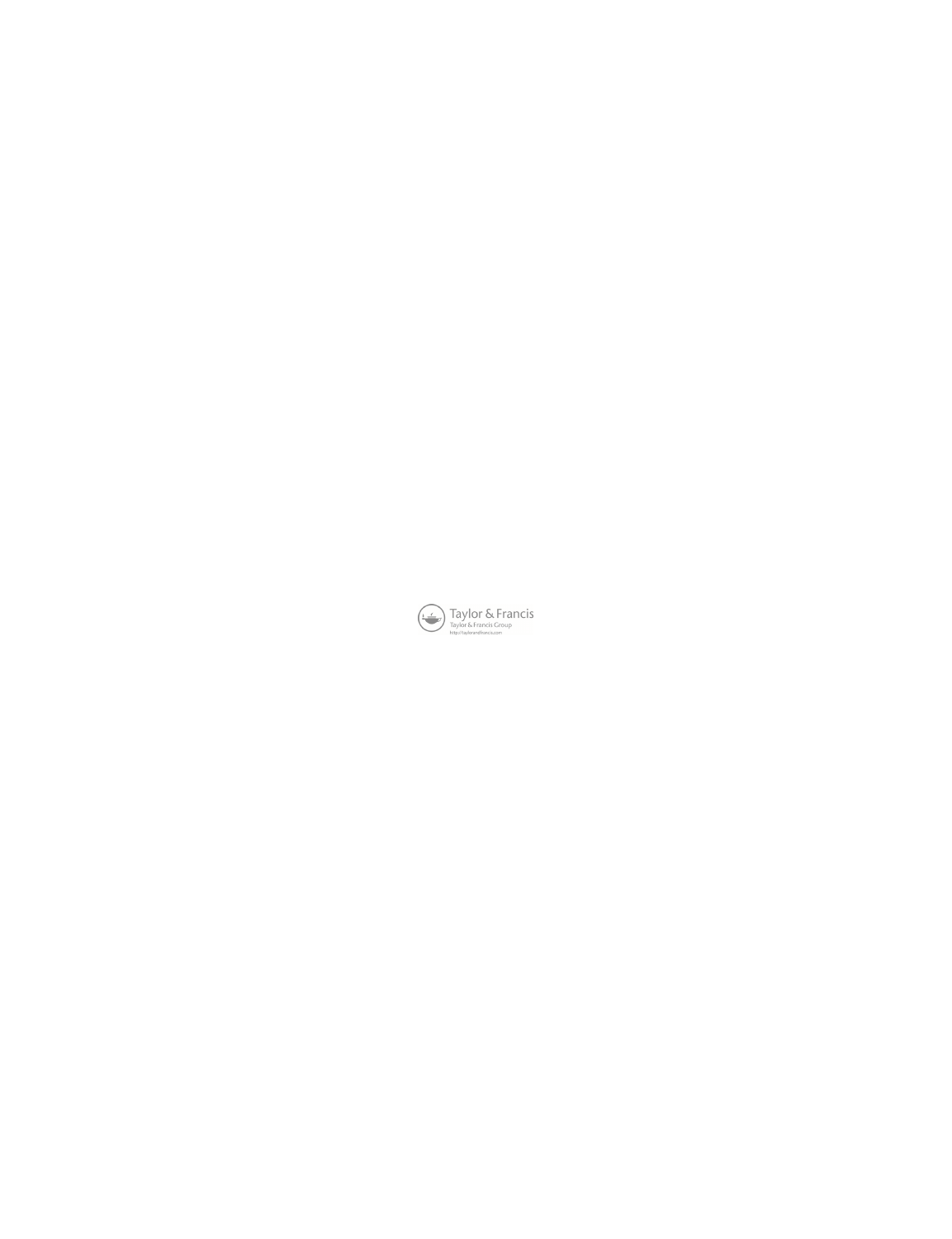The purpose of this study is to describe and interpret the organizational complexity and dynamics in two cases of crisis and emergency operations with a particular view towards how strategies and leadership emerge in situations that are out of the ordinary. The study has sprung from two basic questions: Why did the police react *slower* than expected to a national terror emergency? Why did the military react *faster* than expected to an international political crisis?

Although these questions have motivated a comparison of two very different situations of crisis and emergency, the starting point for both cases, and for the organizations involved, was that the events were extraordinary and dramatic, and outside any scenario most people had imagined or for which the organizations had prepared. Clearly, there had to be many differences as well as similarities in the details of the organizational responses, but on the surface, the issue of *time* stands out as a profound difference between them. This issue also turned out to be the most important differentiator in the public response. Generally speaking, the military effort was hailed as impressive and heroic, and a sign of a high degree of professionalism, while the police effort was subjected to a public inquiry, during which it was condemned as having failed to protect the public against terrorism. In the wake of this public purging, a politically motivated reform emerged to reorganize the entire Norwegian police (Johannessen, 2015). However, no research in the aftermath of the events has attempted to explore the above questions with the aim of understanding the organizational complexity underlying the response times in the two cases.

In this study, the seemingly simple questions of time have necessitated an in-depth examination of the details of the events in order to bring to the forefront the *dynamics of organizational breakdown* and the simultaneous *transformation* of formal hierarchical organization into informal network organization during crisis and emergency. In the highly volatile contexts of the events, the meaning of strategy and leadership also transformed, from static formalities of hierarchical levels to a dynamic interaction in which *communication*, *power*, *identity*, and *ethics* drove, defined, and, above all, differentiated group and organizational practices between different hierarchies, and at the different formal levels of hierarchies.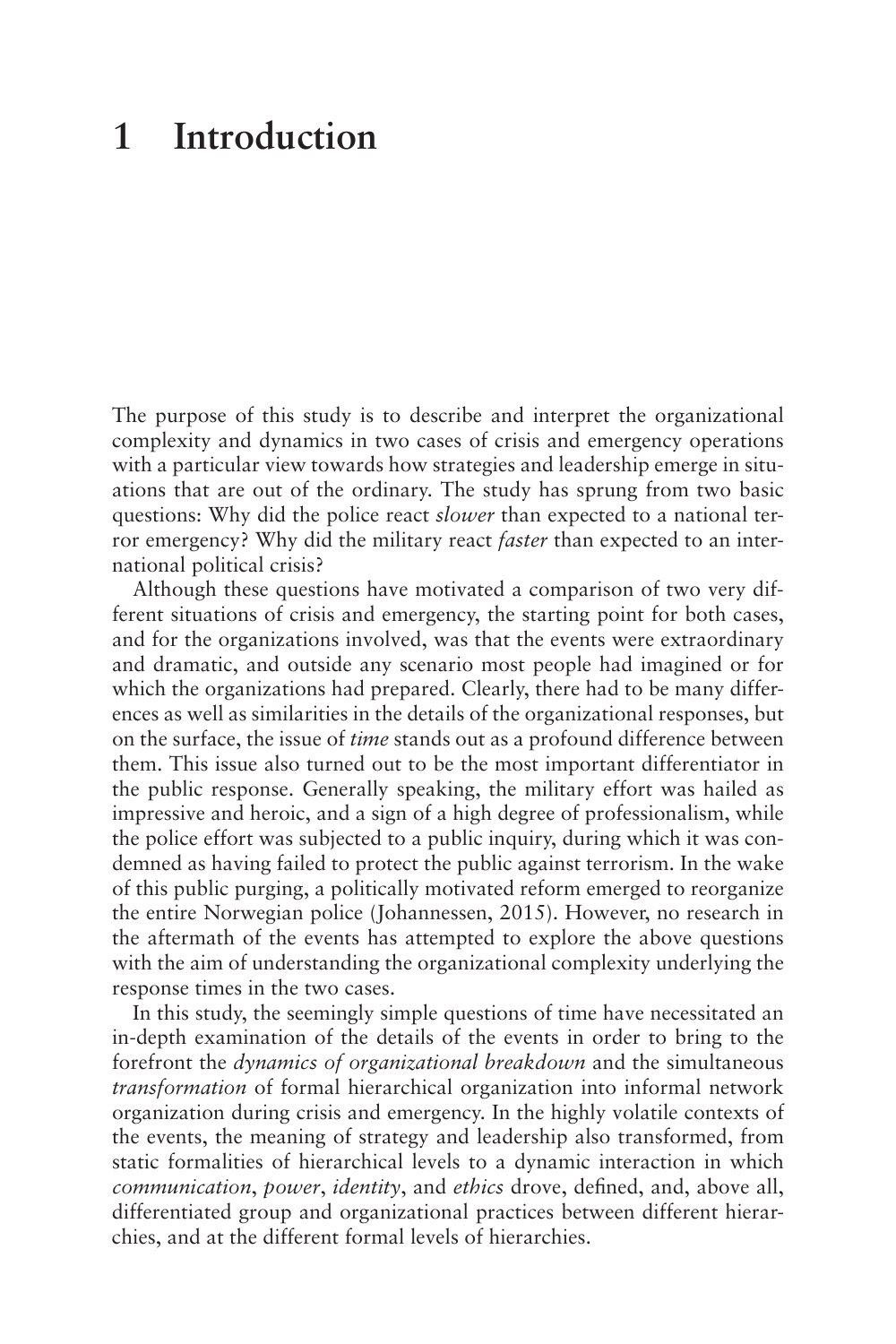Although often experienced, the collapse of hierarchical organization and the spontaneous emergence of network organizing in crisis and emergency operations is poorly understood. This raises the general question: why, in the heat of the moment, do some organizations that are responding to crises immediately manage to redefine any pretext they have of authority, organization, and coordination (i.e. strategies and leadership), while others do not? This is a challenge for organizational actors and leaders involved in crisis and emergency operations, but also one for organizational research. The present study aspires to contribute in the search for more knowledge to answer this question.

The study is shaped within a broad field of organizational process research, and in particular, it explores dynamical phenomena of organization and leadership from a complexity theoretical understanding of organizations. As this approach deals specifically with interactions, dynamics, unpredictability, self-organizing structuring of order, and sudden structural breakdown, it seems to be well suited for studies of crisis and emergency operations.

#### **Crisis and Emergency Operations**

Research on organizational issues in crisis management and crisis response has been conducted in response to a variety of events throughout history (Rosenthal, Boin & Comfort, 2001; Helslott et al., 2012), from the Mann Gulch fire in 1949, an event that was geographically and historically remote from public scrutiny and academic analysis until light was shed on it much later (Maclean, 1992; Weick, 1993), to more recent spectacular and hugely public events that have undergone intense scrutiny and academic analysis with wide consequences, such as the 1986 space shuttle Challenger accident (Rogers, 1986), the 11 September 2001 terrorist attacks in the USA (The National Commission on Terrorist Attacks Upon the United States, 2004; Pfeifer, 2007), the 2005 Hurricane Katrina in the USA (Schneider, 2005; Farazmand, 2009; Boin et al., 2010), and the 2011 earthquake and tsunami followed by a nuclear disaster in Fukushima, Japan (The National Diet of Japan, 2012; Kadota, Varnam & Tokuhiro, 2014; Casto, 2014). These events are not characterized primarily by the scale of their destruction and number of deaths – the death toll range from the seven astronauts on Challenger to an estimated 15,000 people in Japan – but rather all events were *national traumas* that caused a nationwide collective, organizational, institutional, and political state of shock.

This was also the case for one of the studies in this book, the terrorist attacks in Oslo and on Utøya in 2011. For Norway, they fall into the same stream of dramatic national emergency and trauma as the above-mentioned events were for their respective countries.

The second case study falls into a different category, that of international military operations. However, this operation too was a response to a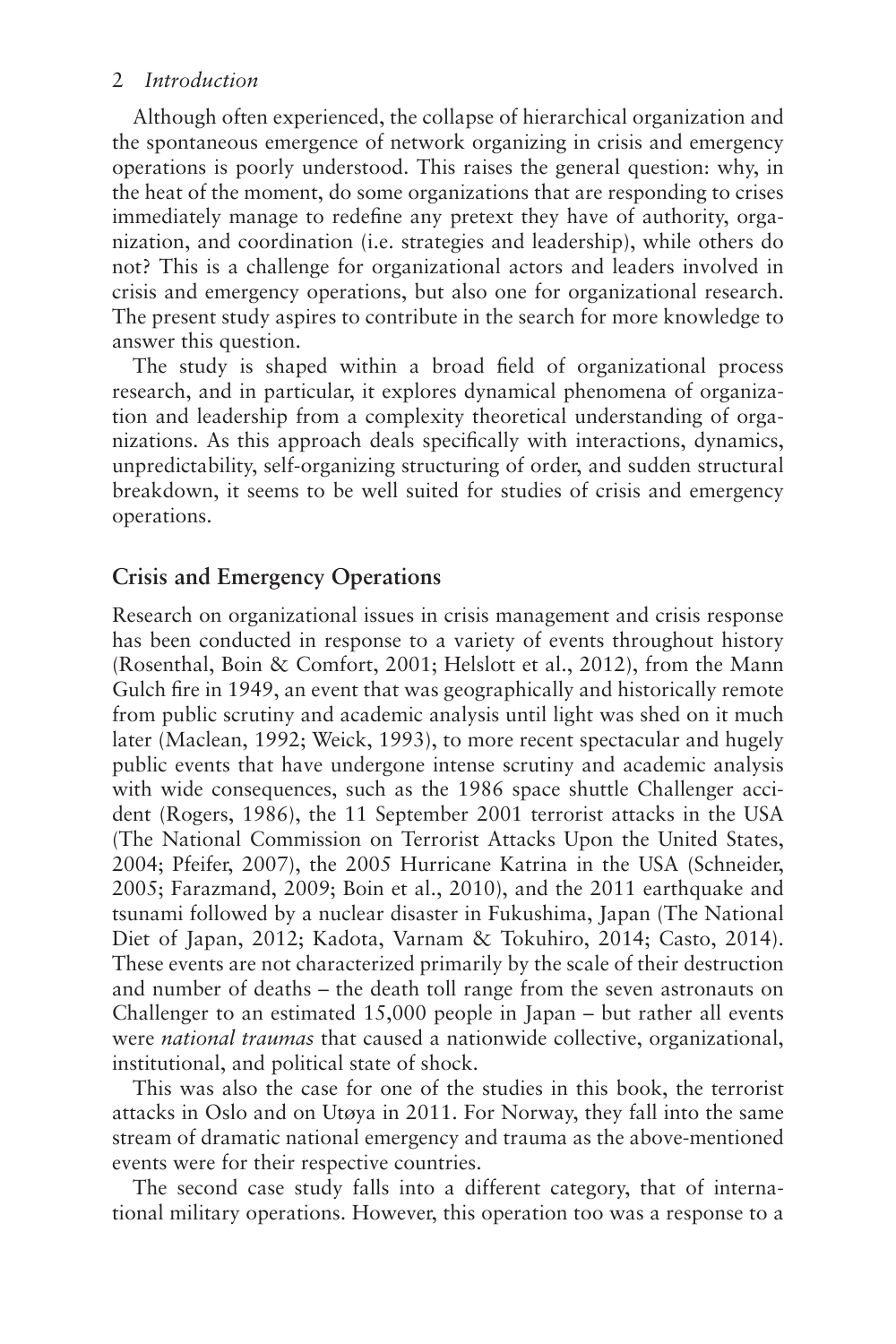national trauma in Libya, where a brutal civil war was breaking out in the early days of the 'Arab Spring' uprisings in North Africa in 2011. The case shows the organizational mobilizing response of the Royal Norwegian Air Force as a small part of a much larger and massive rally of mainly NATO military forces in the Mediterranean. The military forces were sent to Libya in response to a UN Security Council resolution to protect civilians from being massacred by Muammar Gaddafi's forces as part of the crackdown on the rebel forces.

In both cases, and as for other national trauma events, organizational and decision-making processes were later subjected to public inquiries (NOU, 2012; House of Commons Foreign Affairs Committee, 2016a, 2016b). However, to date, there has not been any systematic research into the issues of the dynamics of strategies, leadership, and organizational complexity in the events, or any attempts to draw specific and general knowledge from comparisons between the two events, hence the purpose of this book.

In contrast to routine emergencies such as those handled by fire departments, hospitals, and police on a daily basis, crises are associated with serious threats to society, life, health, and property, which demand urgent responses in uncertain contexts (Boin et al., 2005). Clearly, there are a great variety of issues and research problems coming out of the immense complexity of large dramatic events, including the responses from a variety of professional organizations. There are issues *before and after* a crisis, such as public management, policies, strategies, systems, and practices for operational training and preparations, as well as issues to do with inquiries, politics, reforms, learning, and organizational change. *During* a crisis there will be problems related to leadership and decision-making, crisis communication, and phenomena related to stress and performance in very dangerous situations for the responding individuals, groups, and organizations. Additionally, there are various differentiations, definitions, concepts, and theories, which can be used to approach such a multitude of issues and problems.

Following an extensive literature review, Casto (2014) distinguishes *extreme events*, *extreme contexts*, and *routine crises*. In line with Hannah et al. (2009) he suggests that extreme events must be separated from routine crises since they are of an intolerable magnitude to the organization in contrast to just being a threat to organizational goals. Furthermore, extreme events are distinguished from routine crises by the ambiguity of cause and effect and the means of resolution in combination with low probability. In this sense, the terrorist attacks on 22 July 2011 in Norway clearly were extreme events for the police. However, whether the call for immediate action from the Air Force to enforce a no-fly zone over Libya together with allies was an extreme event for the Air Force is open for discussion.

Moreover, extreme events have a non-characteristic preparation time in the sense that organizations involved in the events are not fully prepared. They may have long preparation time, but will be unprepared for the specific event. This was the situation in the 22 July case. As far as the Norwegian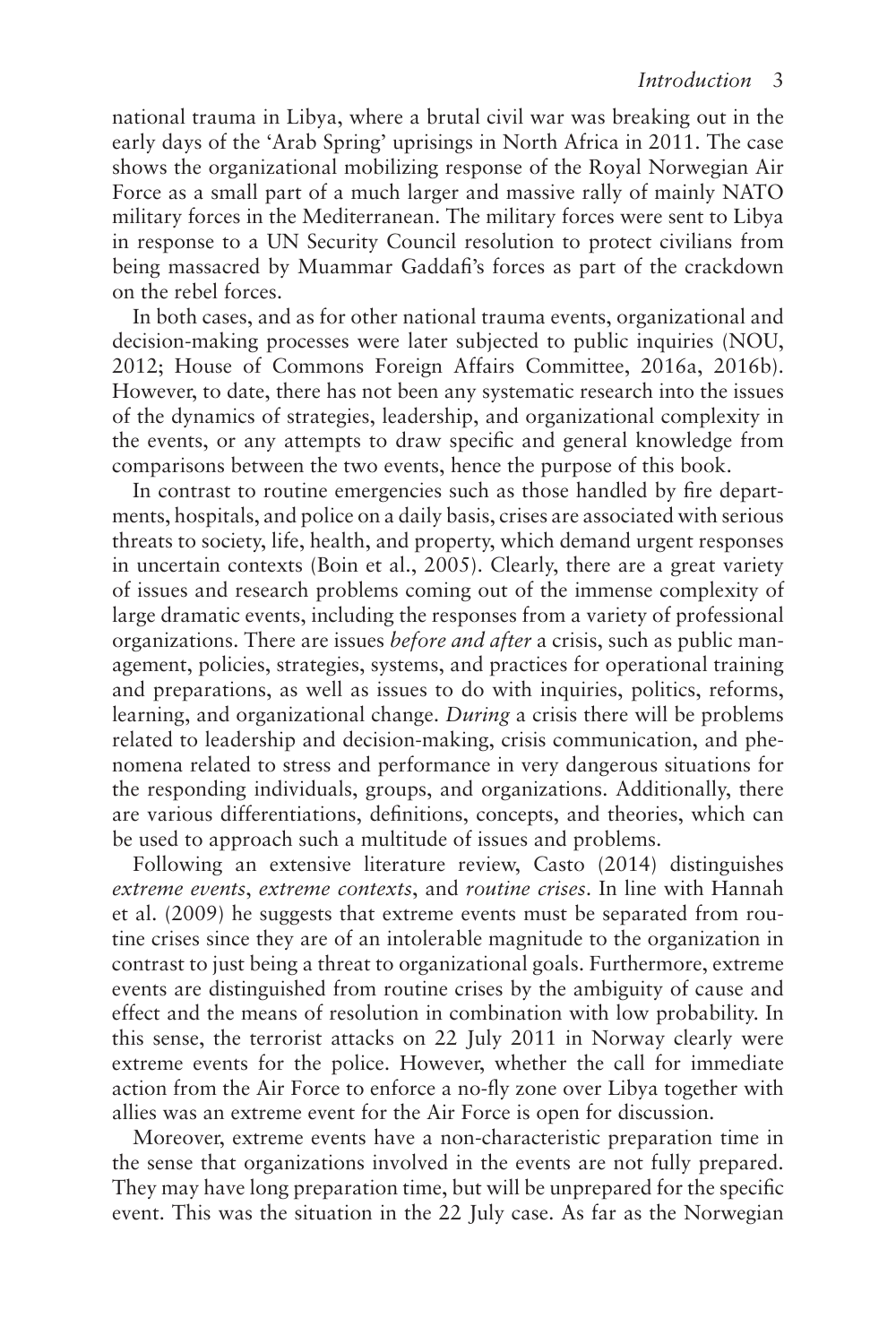military was concerned, they had long prepared for similar events as the Libya situation, but not specifically for Libya. The crisis ended up being handled both as routine and as a response to an extreme event, the latter specifically concerning the initial attacks on civilians in Benghazi by Gaddafi's forces. The Libya event, therefore, does not fall neatly into one category but raises interesting questions about *emergent strategic response*, which are investigated more closely in the case study.

Extreme events can combine with other events or follow closely after one another to form an *extreme context* of high complexity. One example is the March 2011 context in Japan, in which there was a domino effect of earthquake, tsunami, and nuclear power plant meltdown at Fukushima, subsequently followed by additional social disaster for thousands of people (Casto, 2014). Other examples of extreme contexts are Hurricane Katrina, 9/11, not forgetting the vast extreme context and total collapse of societies and states catalyzed partly by the Western military response to the 9/11 attacks, in the region of Afghanistan, Iraq, Syria, and Libya.

The terrorist bomb in Oslo in 2011 was in itself an extreme event, but when it was followed a couple of hours later by a mass shooting 38 kilometres from Oslo, the situation turned into an extreme context, primarily for the police, but also for other emergency responders. Despite the serious nature of the bombing of government buildings, the massacre of young people by shooting arguably transformed the event into the combination of an extreme context and a national trauma. The military mobilization from a coalition of members and non-members of NATO to enforce a UN decision that sanctioned military action on a member country that was rapidly decaying into civil war was clearly a response to intervene in an extreme context and potentially deal with it. In this sense, both operations analyzed in the case studies share the characteristics of being organizational responses to national traumatic events in extreme contexts.

Nevertheless, I emphasize that the two cases are separated by a time dimension and, for some actors, a great difference in the degree of danger. In order to shed light on this distinction, I have chosen to use the terms crisis and emergency, and not extreme events and extreme contexts. Both cases in the book clearly fall into the category of crisis, but an ongoing terrorist attack is an emergency demanding an extremely quick police response.

Although the situation was explosive and the demand for military intervention came sooner than most had expected, the Libya situation emerged over several days, then weeks and ultimately months compared with the minutes to three hours in the police operation on 22 July. The Libya situation was an international political crisis, during which politicians called for swift international military action, but unlike the terrorist attacks in Norway, it was not an emergency. However, I will return to the question of whether the politicians and military confused the crisis with an emergency by overreacting as if the military was a sort of international police force.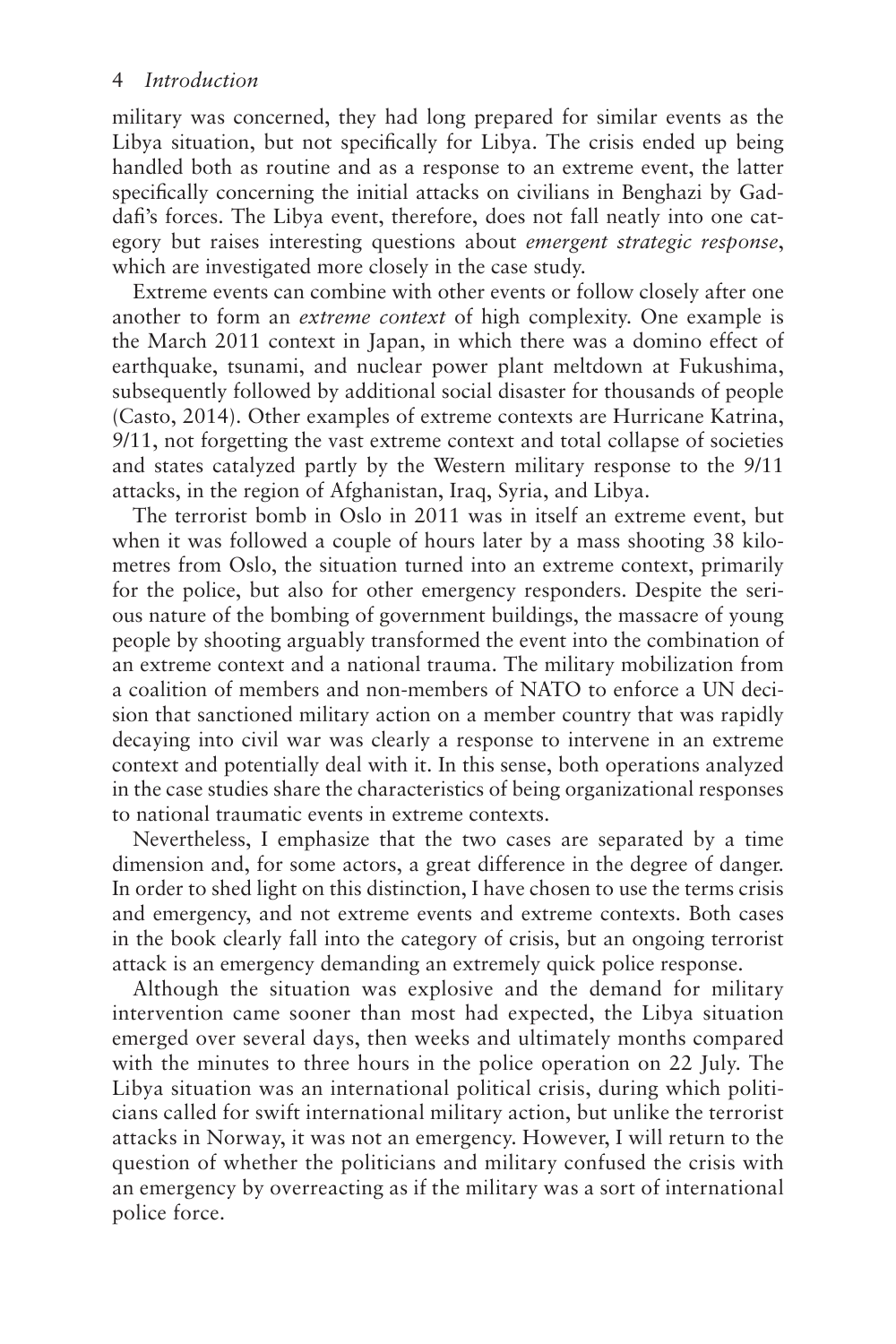Boin et al. (2005) suggest that crisis studies can be separated into those looking at the level of strategic leadership and those researching the operational level of the people directly involved in the crisis. This book crosses these and other abstract levels of organization, and demonstrates what happens when organizations are seen as dynamical interactions and emerging organizational practices performed by people during crises and emergencies.

#### **Theoretical Approach**

The theory base of this study is drawn from general complexity theories in organizational studies (Johannessen & Kuhn, 2012). For the purpose of generating a more precise contextualized theorizing on crisis and emergency operations, the view of complexity is energized with a number of theoretical insights integrated into the discussions and referred to throughout the book, some of which concern ideas of organizations as communication and authority (Taylor & Van Every, 2014); power, ideology and group identity (Dalal, 1998); and group dynamics and behaviour in circumstances of high organizational stress (Weick, 2001). Among the ideas I have found particularly helpful within organizational complexity theory are those of Stacey (2010) and his sources in social theory, namely George Herbert Mead (1934) and Norbert Elias (1939; 1991).

Based on these sources of inspiration, I have developed a complexity theoretical framework for studying organizational practices during crises and emergencies. I propose that organizations responding to crisis and emergencies consist of a number of conflicting organizational practices that are differentiated by the practitioners' understanding of *communication*, *power*, *identity*, and *ethics*. The different practices are defined by acts of inclusion and exclusion, and the insider-outsider dynamics constructed by them. Most importantly, the *interactions* between operational, bureaucratic, and political practitioners before, during, and after a crisis are crucially important for how strategy, leadership, and organization are understood and performed *as practice* by different organizational practitioners.

One central idea of this book is to explore how the multiple meanings of strategy and leadership anchored in the different organizational practices deeply influence how organizations respond to crisis and emergencies. A key problem is that of *coordination* in unpredictable and dynamic contexts. To uphold standardized procedures and decision-making at the same time as creative improvisation emerges from many actors who lack certainty and relevant information in local situations inevitably means that coordination and collaboration across local contexts becomes a great challenge. As a theory problem, this is at the core of what complexity theorists have been exploring for many years, particularly in the form of computer model simulations of *complex adaptive systems* (i.e. networks of small units (agents) that interact on the basis of local information or rules) (Kauffmann, 1993; Holland, 1998; Allen, 1998).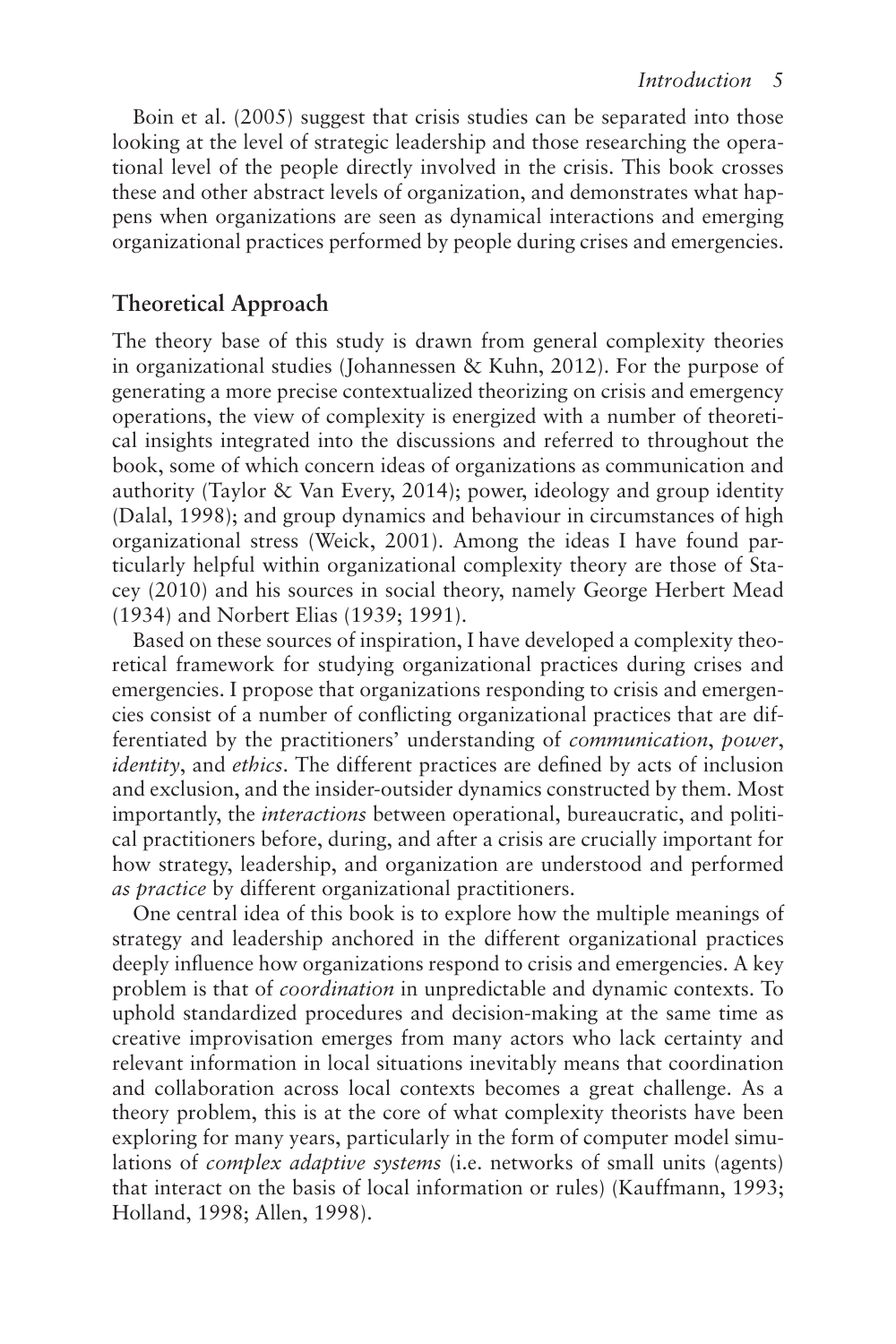In simulations of complex adaptive systems, the interactions tend to form widespread and changing organized patterns without following overall instructions for how the patterns should be organized. To name the systems complex means that they are *unpredictable*, *non-linear*, *self-organizing*, *and emergent*, while being adaptive means that the different agents constrain and adapt their behaviour in relation to other agents. Such computer simulations have provided important theoretical insights into the dynamic behaviour of groups of agents that operate without any central control and with only very simple and local information. By the help of these insights researchers have studied how less advanced living creatures can produce advanced organized patterns, such as ant colonies, schools of fish, and flocks of birds. The results have become part of a wider new paradigm of thought about the complex dynamics of nature, life, and society (see Prigogine & Stengers (1984); Prigogine (1997); and Mainzer (1997) for thorough examinations of the scientific and philosophical foundations, and the implications of complexity thinking).

Since the 1990s, a number of organizational researchers have explored human organizing in terms of complex adaptive systems (Brown & Eisenhardt, 1998; Uhl-Bien, Marion & McKelvey, 2007). However, many of their assumptions overlook important differences in reality between the models, organization in nature, and human organization. Clearly, the organized patterns of behaviour among ants, fish, and birds are simpler than the organized patterns of human social behaviour. Therefore, the models that assume simple and local information are more relevant for the behaviour of simpler organisms. Moreover, computer models are abstract and artificial, and programmed by humans; they are not anything like human reality.

Some earlier contributors (Etzioni, 1961; Czarniawska-Joerges, 1992) to the exploration of organizational complexity have tended to see complexity as that which is complicated or consists of many components. This view rests on the assumption that organizations are complex when a very large number of people interact. Although this might be true, the assumption leaves no explanation of how small groups and individuals can be complex or generate complexity.

Insights from complex adaptive systems research have radically challenged traditional views of complexity. In the computer simulations of interactions between individual agents (which are algorithms) that are not in themselves complex, complex patterns of interaction form whenever the number of agents is medium, in the scale of hundreds, given that they are heterogeneous (Casti, 1994; 1997). A larger number of agents who are homogenous form less complex patterns than a small number of agents who are heterogeneous.

Hence, complexity is primarily associated with heterogeneity and dynamic interaction, not so much with the number of components in a system. A large number of identical agents will only produce static order and repetition. A large number of extreme diverse agents will produce total lack of order, which means that the pattern is not complex but random.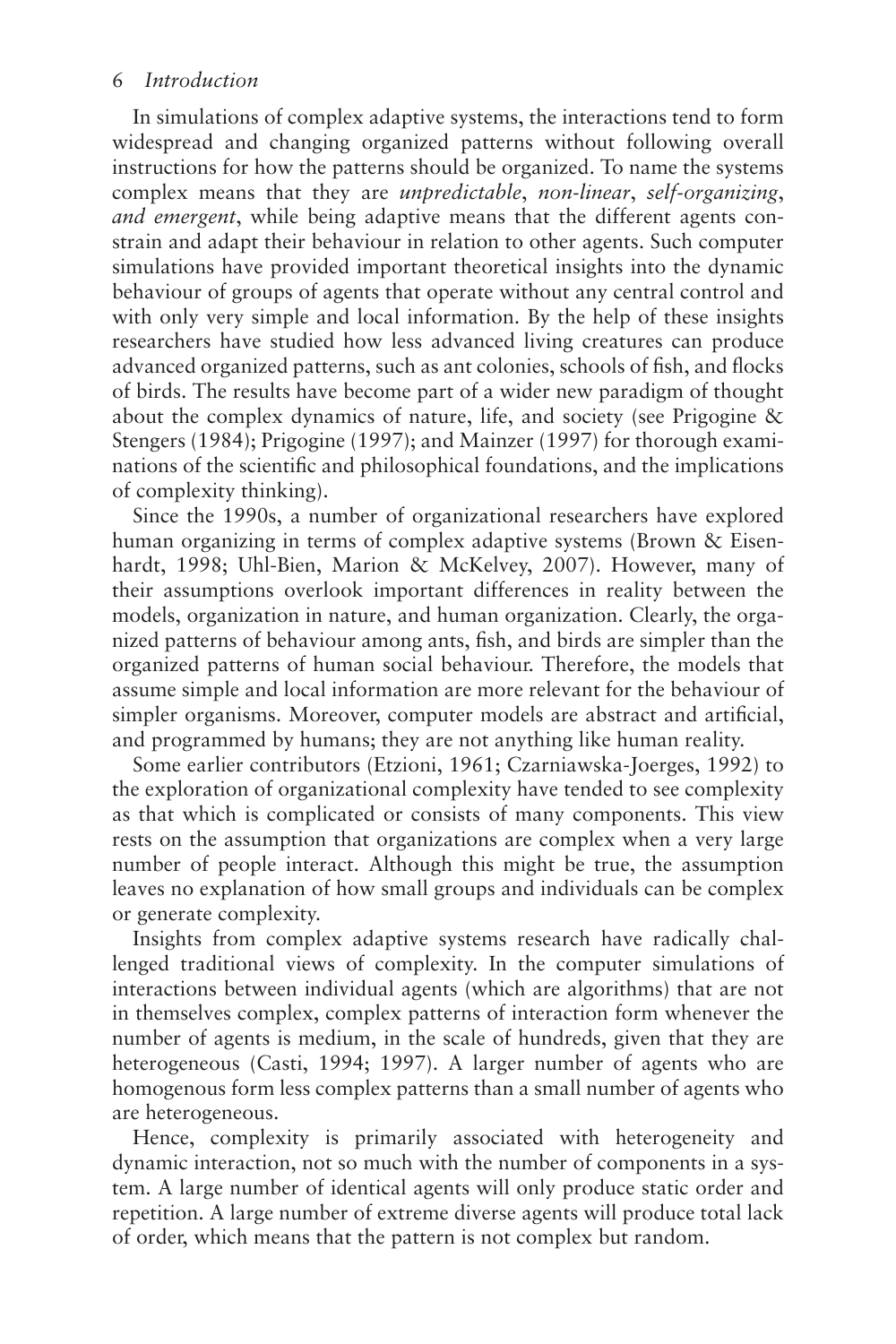Complexity, then, is created by a dynamic patterning process of local interaction in which *sufficient* variation and numbers of actors are held in paradoxical tension of stability and instability at the same time so that they are able to adapt dynamically to simultaneously form stable and unstable patterns.

Since the beginning of the 2000s other researchers have advanced the use of ideas from complex adaptive systems by combining them with theories and ideas drawn from sociology, psychology, and philosophy (Stacey, 2001; 2010; Griffin, 2002). These researchers have questioned what it means to use the conceptual language of complex adaptive systems to explain phenomena found in human experience. Instead they suggest that this language is used as analogues of human reality, while also proposing that organizations could be seen as *complex responsive processes*.

In this particular theory, attempts are made to link people's interactions and behaviour with change, unpredictability, and experiences of social realities. This is relevant to leaders because it challenges established notions claiming that leaders need to be in control and to manage their organization in order to succeed. From the perspective of complex responsive processes, organized activities are seen as entangled, repetitive, and transformative processes of interaction between people. Individuals, groups, organizations, and societies are seen as different aspects of fundamental processes of communicative interaction. People create and change their complex social patterns of behaviour and experience, their technologies, and their natural environments through these processes of communicative interaction.

#### **Strategies, Leadership, and Complexity**

Based on the above outline, my theoretical assumption is that organizations are *paradoxical*, *self-organizing*, and *emergent processes* created in communicative interactions between people. Organizations cannot be subjected to leadership, because organization cannot be separated from leadership. Acts of leadership and/or organization can be performed among people through the influence of themes of communication. When people perform organized activities (i.e. practices), these communicative themes organize their experience of power, belonging (i.e. identity), and ethics.

All individuals' sense of reality is subjective but, at the same time, it is knitted together with and dependent upon other subjective realities in intersubjective processes. In such ongoing processes, the individual and the group are created simultaneously as two sides of the same emerging phenomenon – the organizing social individual.

From this perspective, *strategic and operational decision-making* in the context of organizational response to crisis and emergency are processes that many actors influence based on uncertain and local knowledge rather than on global and certain facts. A *creative strategic response* is the ability to move from static plans (which assumes complete homogeneous actors) towards pragmatic action (which assumes sufficient heterogeneous actors)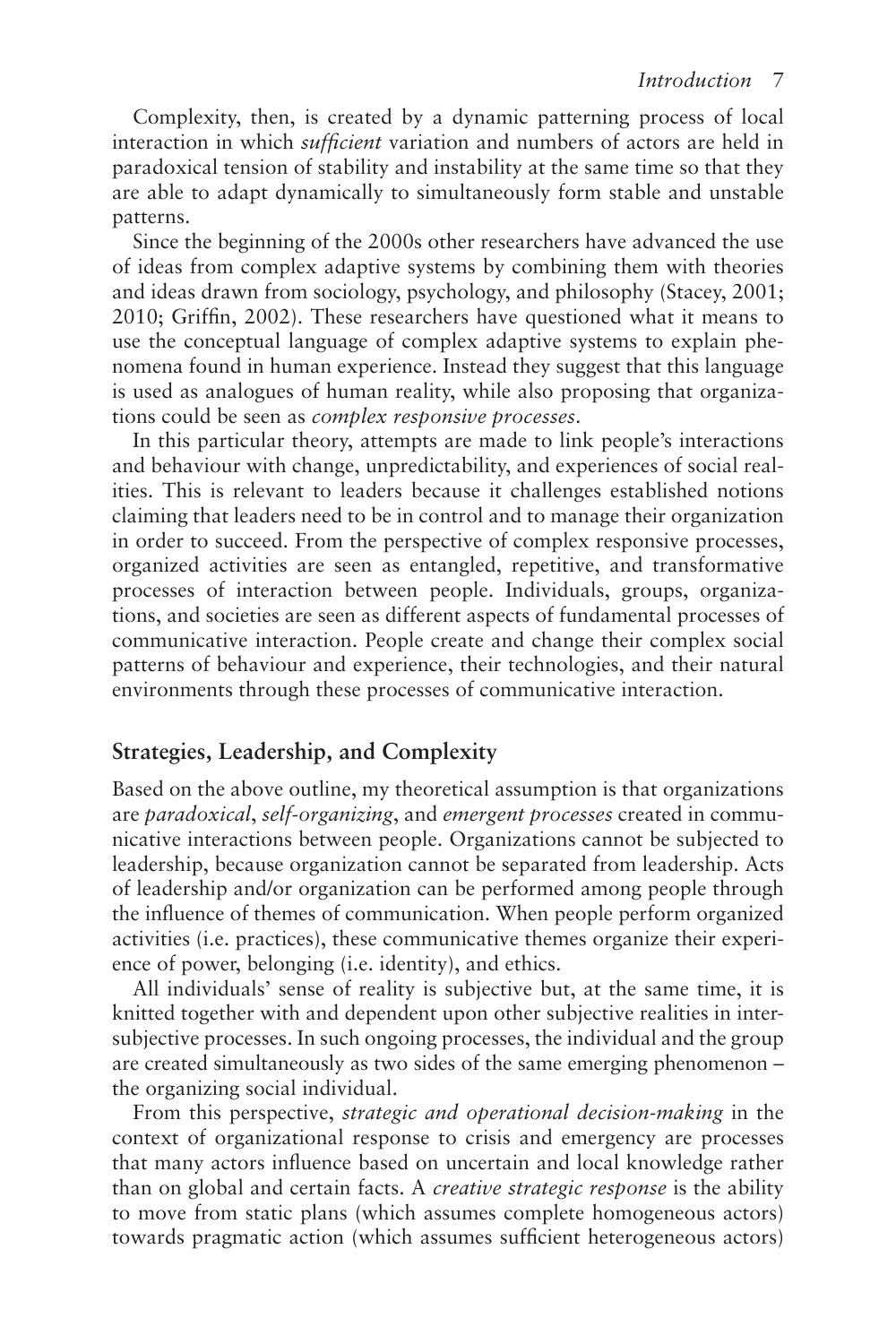that will face the immediate situation. Strategy as planned overall direction is transformed to become strategy as emergent coordination of local adaptive patterns of interacting people.

This is the core of the term *emerging strategies*, which means that strategies are not pre-chosen, and sometimes not even known to those who traditionally are charged with making strategies. Patterns of action are bent and sometimes broken completely off from the frameworks of preparations in order to respond to a situation that has not occurred before.

Organizations' abilities to adapt to immediate situations are rooted in organizational practices. It is possible to change and improve those practices because they are created in ordinary everyday activities in organizations that deal with crises and emergencies. At the same time, it is important to recognize that the practices that enable are the same that constrain. Group inclusion cannot happen without group exclusion, hierarchy cannot happen without authority, trust cannot happen outside power relations, and identity cannot happen without difference. These processes and relational phenomena all play a part in constraining and enabling the ability of individuals, groups, organizations, and multiorganizational networks to respond strategically and operationally to crises and emergencies. These ideas are presented and explored in more depth in the theory chapters in Part II and Part III. They form the basis for my theoretical approach to strategies, leadership, and complexity in crisis and emergency operations.

#### **The Research Methodology**

The two case studies, which are presented and discussed throughout this book are based on information from interviews, public documents, and media. For the Libya case, interviews were conducted during a 12-month period from the end of the Libya operation in October 2011 through to October 2012, as part of a Royal Norwegian Air Force research project. The interviews included 15 key officers who were part of the military operation. For the police case, 20 people who in different ways were connected to the police operation were interviewed either formally or informally in the course of a four-year period from January 2012 to December 2015.

The analyses are constructed as *interpretative narratives*, with theorizing fused into the material rather than applied instrumentally, meaning that initially the two cases are not subjected to the same thematic and theoretical analysis. I have not aimed at understanding merely the same themes in both cases. Rather, I have been searching for ideas to address particular themes that have stood out in the cases.

The purpose of this approach is to highlight the *differences* between the cases as well as the *similarities*. Regarding differences, for example, the theme of strategy is more salient in the military narrative, whereas the theme of stress is more salient in the police narrative. After the cases have been separately narrated, they are brought together to compare and shed light on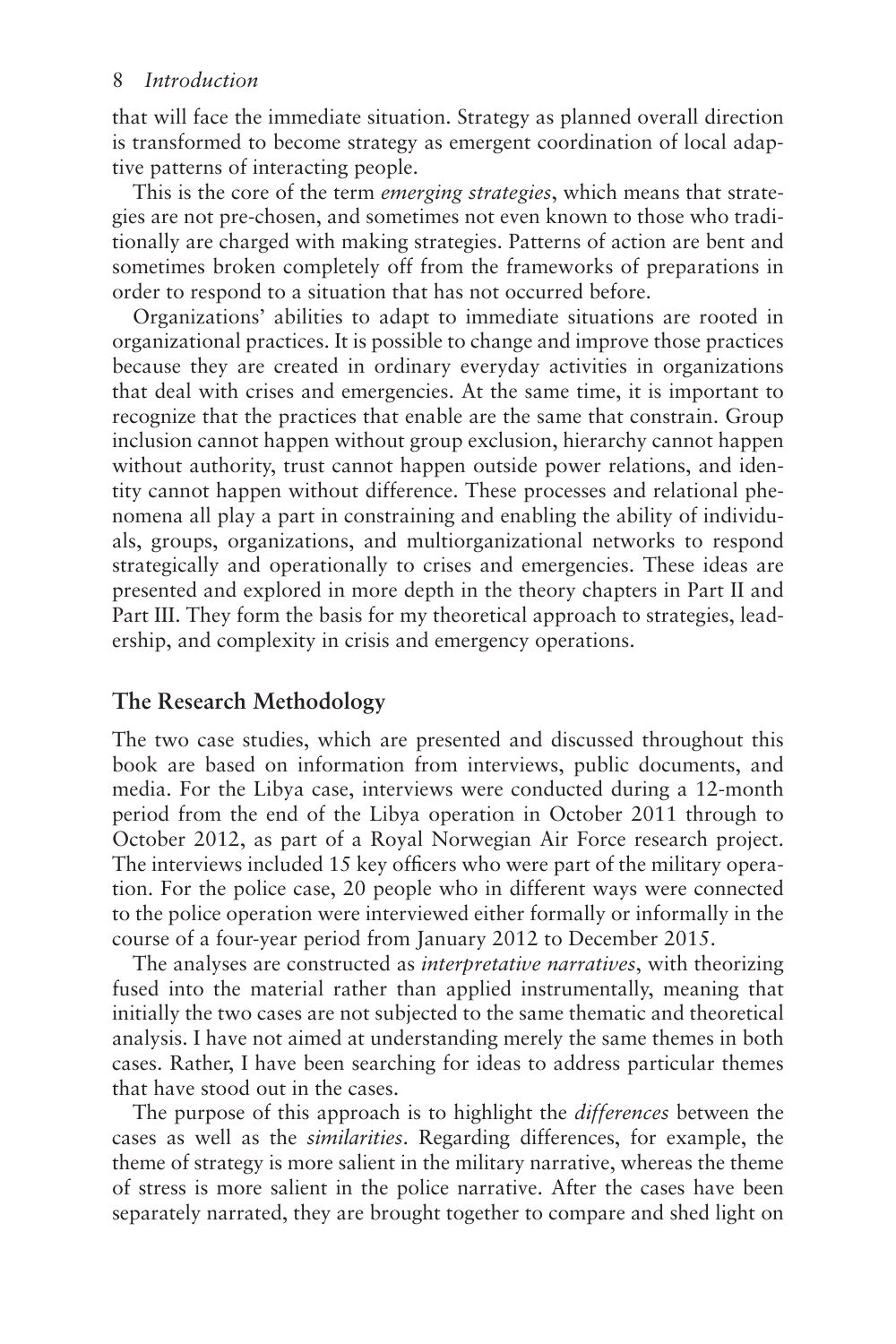their similarities. The theoretical themes are then mobilized into the comparisons of the narratives in order to create new formulations that might clarify shades and nuances in the separate cases, but at the same time also raise doubt on arguments that in each case may have seemed steadfast.

As in any research, there is also here some kind of trade-off. Exploring and comparing the two cases in this book is a choice between pursuing clarity in criteria, facts, and phenomena – much like an investigation commission sets out to do – and accepting that a dynamical approach could at least insert a creativity into the analysis that would allow for nuances in interpretations to emerge even if it means leaving behind any ambition of finding full clarity. The narratives can be told in a number of ways and from different angles and viewpoints, and an endless amount of detail can be emphasized, diminished, made obvious, or made to appear dubious, depending on from which position in the matrix of evolving patterns of events they are viewed and told.

The case stories told here are the author's versions based on the obtained material. Like most people, I was merely a distant spectator of the events when they happened. Thus, the stories are not objective truths; they are outlines of interpretations: versions that can only find validity from the manner in which they are read, perceived, interpreted, and negotiated by those who were close to the events and those of us who were distant from them. Stories are like that – they are constantly reinterpreted by reiteration and by being told in new and different versions.

By gathering the stories and information from selected people who were close to the events, I have tried to get closer to the events than I otherwise would have been able to from merely reading the public documents, media articles, and absorbing broadcasted news and documentaries. However, the sources are ultimately also stories told from particular positions in the event matrix. Not only the involved actor's views but also the documents are constructed within the contextual power constellations through which the events occurred and were made sense of.

In preparing this book, I have encouraged people who participated in the events and people who were distant from the events to read different parts of the manuscript and comment on my interpretations and highlight any obvious errors. Their readings greatly helped me to question and clarify my interpretations. I see this ongoing questioning and challenging of interpretations as part of the politics of methodology and organizational process research. Hopefully, this book will continue to open new questions for its readers.

#### **References**

- Allen, P. M. (1998). Evolving complexity in social science. In: G. Altman & W. A. Koch (eds). *Systems: New Paradigms for the Human Sciences*. New York: Walter de Gruyter.pp. 3-38.
- Boin, A., 't Hart, P., Stern, E. & Sundelius, B. (2005). *The Politics of Crisis Management, Public Leadership Under Pressure*. Cambridge: Cambridge University Press.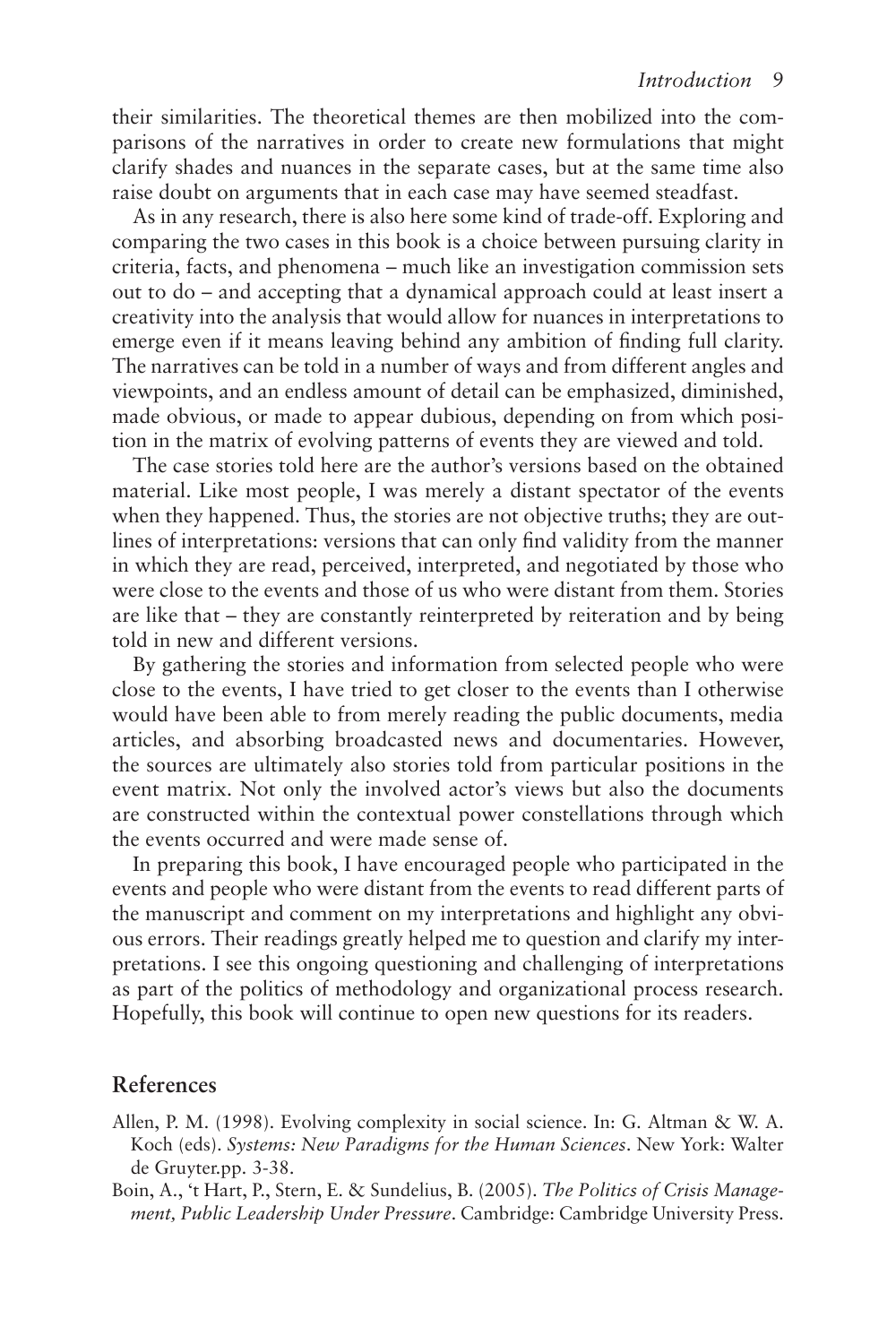- Boin, A., 't Hart, P., McConnell, A. & Preston, T. (2010). Leadership Style, Crisis Response and Blame Management: The Case of Hurricane Katrina. *Public Administration,* 88(3), pp. 706–723.
- Brown, S. L. & Eisenhardt, K. (1998). *Competing on the Edge: Strategy as Structured Chaos*. Boston, MA: Harvard Business School Press.
- Casti, J. (1994). *Complexification: Explaining a Paradoxical World Through the Science of Surprise*. London: HarperCollins.
- Casti, J. L. (1997). *Would-Be Worlds*. Chichester: John Wiley & Sons.
- Casto, C. A. (2014). *Crisis Management: A Qualitative Study of Extreme Event Leadership*. Dissertations, Theses and Capstone Projects. Paper 626.
- Czarniawska-Joerges, B. (1992). *Exploring Complex Organizations*. London: Sage.
- Dalal, F. (1998). *Taking the Group Seriously: Towards a Post-Foulkesian Group Analytic Theory*. London: Jessica Kingsley Press.
- Elias, N. (1939/2000). *The Civilizing Process*. Oxford: Blackwell.
- Elias, N. (1991). *The Society of Individuals*. Oxford: Blackwell.
- Etzione, A. (1961). *A Comparative Analysis of Complex Organizations*. New York: The Free Press of Glencoe.
- Farazmand, A. (2007). Learning from the Katrina crisis: A global and international perspective with implications for future crisis management. *Public Administration Review*, 67, pp. 149–159.
- Griffin, D. (2002). *The Emergence of Leadership: Linking Self-Organization and Ethics*. London: Routledge.
- Hannah, S. T., Uhl-Bien, M., Avolio, B. J. & Cavarretta, F. L. (2009). A framework for examining leadership in extreme contexts. *The Leadership Quarterly*, 20(6), pp. 897–919.
- Helslott, I., Boin, A., Jacobs, B. & Comfort, L. K. (eds) (2012). *Mega-Crisis: Understanding the Prospects, Nature, Characteristics, and the Effects of Cataclysmic Events*. Springfield, IL: Charles C. Thomas Publishers Ltd.
- Holland, J. (1998). *Emergence From Chaos to Order*. New York: Oxford University Press.
- House of Commons Foreign Affairs Committee (2016a). Libya: Examination of Intervention and Collapse and the UK's Future Policy Options. Third Report of Sessions 2016–17. Report HC119. London: House of Commons.
- House of Commons Foreign Affairs Committee (2016b). Libya: Examination of Intervention and Collapse and the UKs Future Policy Options, Report HC 520. London: House of Commons.
- Johannessen, S. O. (2015). Reforming the Norwegian police: Cultural change as a restoration of organizational ideologies, myths and practices. *Nordisk Politiforskning*, 2(2), pp. 167–182.
- Johannessen, S. O. & Kuhn, L. (eds) (2012). *Complexity in Organization Studies, Volume I-IV*. London: Sage.
- Kadota, R., Varnam, S. & Tokuhiro, A. (2014). *On the Brink: The Inside Story of Fukoshima Daiichi*. Fukuoka: Kurodahan Press.
- Kauffmann, S. A. (1993). *Origins of Order: Self-Organization and Selection in Evolution*. Oxford: Oxford University Press.
- Maclean, N. (1992). *Young Men and Fire*. Chicago: University of Chicago Press.
- Mainzer, K. (1997). *Thinking in Complexity: The Complex Dynamics of Matter, Mind, and Mankind*. 3rd ed. Berlin, Germany: Springer Verlag.
- Mead, G. H. (1934). *Mind, Self and Society*. Chicago: Chicago University Press.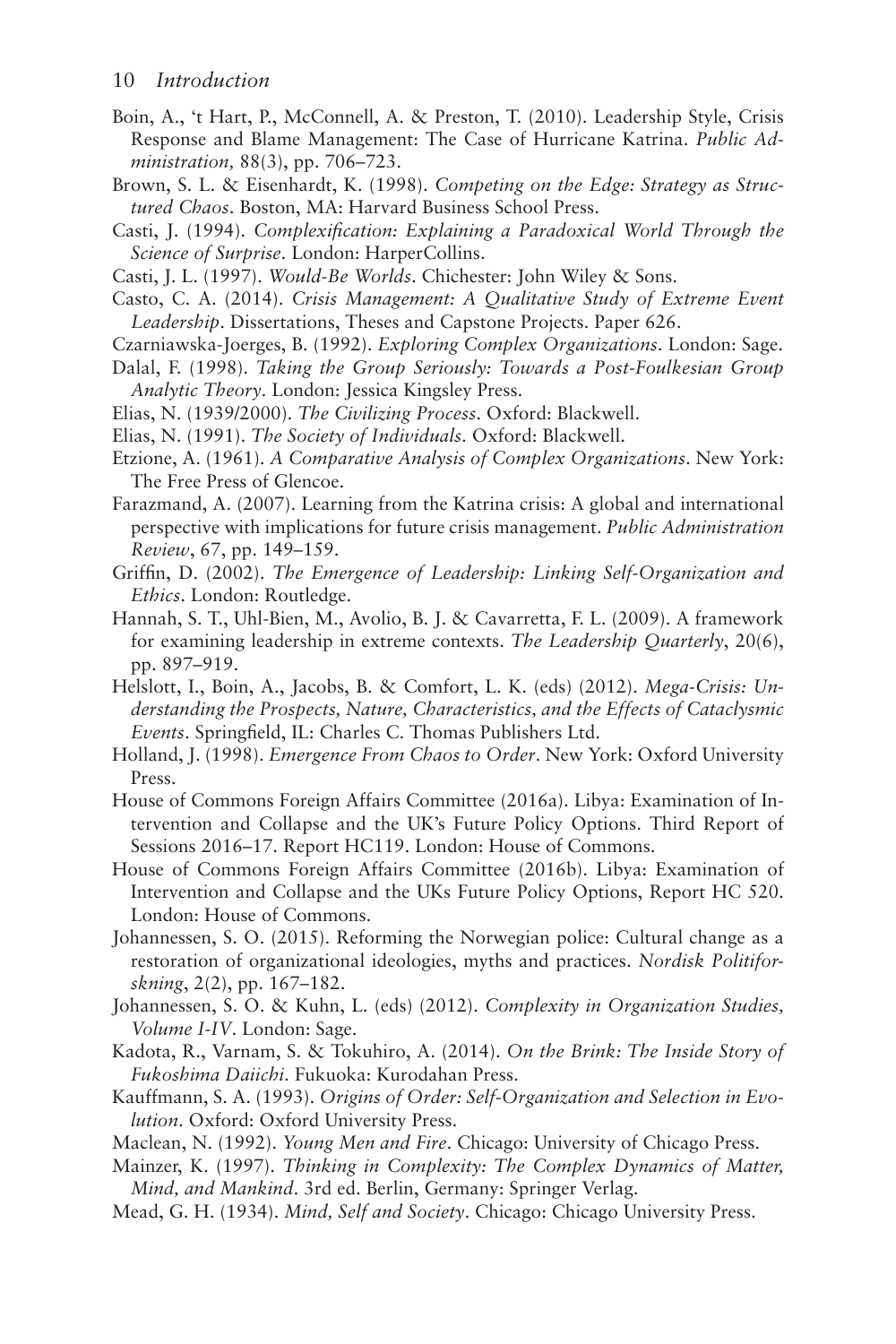- NOU (2012). *Rapport fra 22.julikommisjonen. 2012:14*. Oslo: Statens forvaltningstjeneste. [English version of selected chapters at [www.regjeringen.no/html/smk/2](http://www.regjeringen.no/html/smk/22julikommisjonen/22julikommisjonen_no/en.htm) [2julikommisjonen/22julikommisjonen\\_no/en.htm\]](http://www.regjeringen.no/html/smk/22julikommisjonen/22julikommisjonen_no/en.htm)
- Pfeifer, J. W. (2007). Understanding how organizational bias influences first responders at the world trade center. In: B. Bogar, L.M. Brown, L. E. Beutler, J. N. Breckenridge & P. G. Zimbardo (eds). *Psychology of Terrorism*. Oxford: Oxford University Press, pp. 207–215.
- Prigogine, I. (1997). *The End of Certainty: Time, Chaos and the New Laws of Nature*. New York: The Free Press.
- Prigogine, I. & Stengers, I. (1984). *Order Out of Chaos: Man's New Dialogue With Nature*. New York: Bantam Books.
- Rogers, W. P. (Chairman) (1986). *Report of the PRESIDENTIAL COMMISSION on the Space Shuttle Challenger Accident*. June 6th, Washington, DC. [http://his](http://history.nasa.gov) [tory.nasa.gov](http://history.nasa.gov)
- Rosenthal, U., Boin, A. & Comfort, L. K. (2001). *Managing Crisis: Threaths, Dilemmeas, Opportunities*. Springfield, IL: Charles C. Thomas Publisher ltd.
- Schneider, S. K. (2005). Administrative Breakdowns in the Governmental Response to Hurricane Katrina. *Public Administration Review*, 65(5), pp. 515-516.
- Stacey, R. D. (2001). *Complex Responsive Processes in Organizations: Learning and Knowledge Creation*. London: Routledge.
- Stacey, R. D. (2010). *Complexity and Organizational Reality*. London: Routledge.
- Taylor, J. & Van Every, E. J. (2014). *When Organization Fails: Why Authority Matters*. New York: Routledge.
- The National Commission on Terrorist Attacks Upon the United States (2004). *The 9/11 Commission Report*. Washington, DC: National Commission on Terrorist Attacks Upon the United States.
- The National Diet of Japan (2012). *The Fukushima Nuclear Accident Independent Investigation Commission*. Tokyo: The National Diet of Japan.
- Uhl-Bien, M., Marion, R. & McKelvey, B. (2007). Complexity leadership theory: Shifting leadership from the industrial age to the knowledge era. *The Leadership Quarterly*, 18, pp. 298–318.
- Weick K. E. (1993). The collapse of sensemaking in organizations: The Mann Gulch disaster. *Administrative Science Quarterly*, 38(4), pp. 628–652.
- Weick, K. E. (2001). *Making Sense of Organization*. Malden, MA: Blackwell.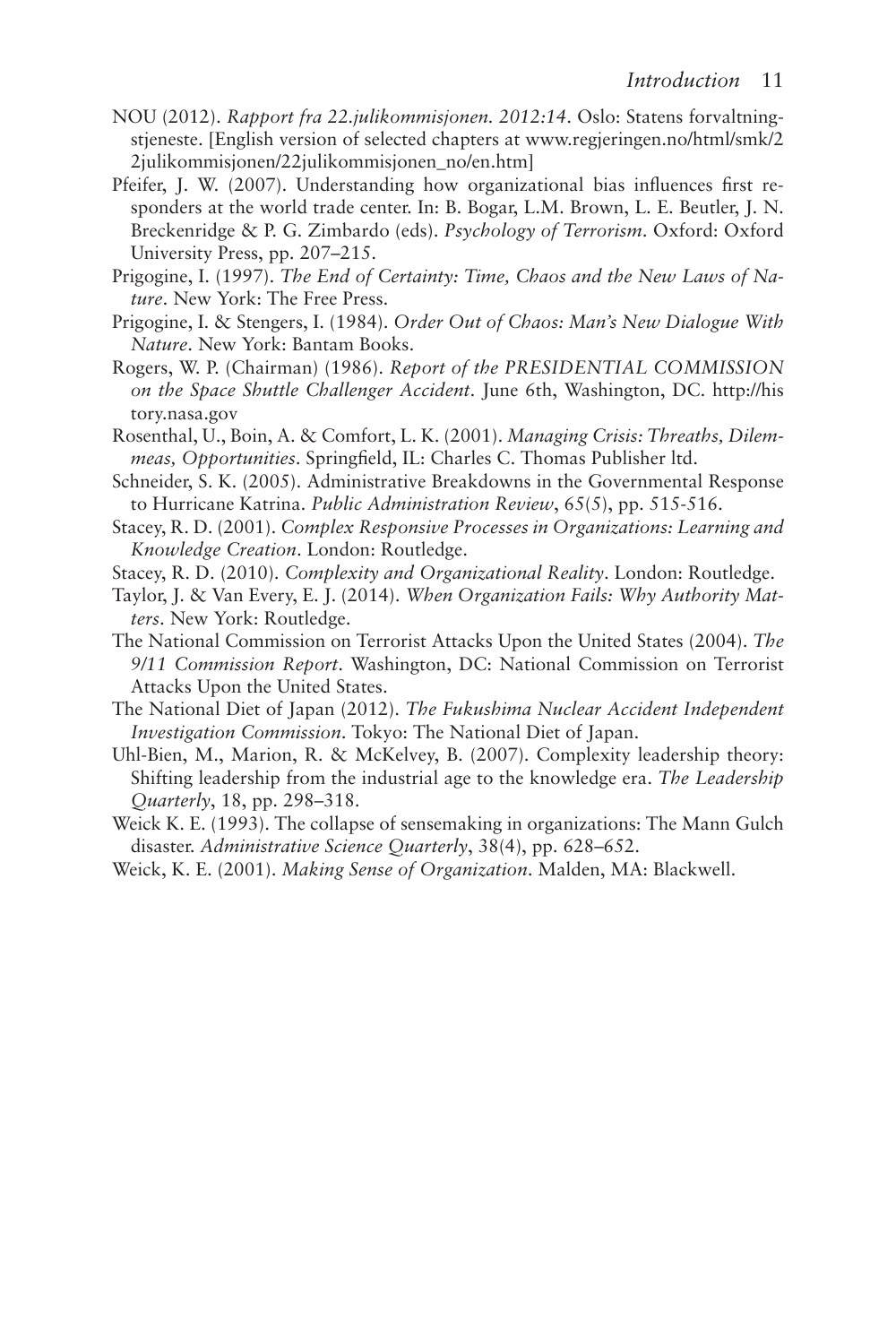Allen, P. M. (1998). Evolving complexity in social science. In: G. Altman & W. A. Koch (eds). Systems: New Paradigms for the Human Sciences. New York: Walter de Gruyter. pp. 3â38. Boin, A., t Hart, P., Stern, E. & Sundelius, B. (2005). The Politics of Crisis Management,

Public Leadership Under Pressure. Cambridge: Cambridge University Press. 10 Boin, A., t Hart, P., McConnell, A. & Preston, T. (2010). Leadership Style, Crisis Response and Blame Management: The Case of Hurricane Katrina. Public Administration, 88(3), pp. 706723.

Brown, S. L. & Eisenhardt, K. (1998). Competing on the Edge: Strategy as Structured Chaos. Boston, MA: Harvard Business School Press.

Casti, J. (1994). Complexification: Explaining a Paradoxical World Through the Science of Surprise. London: HarperCollins.

Casti, J. L. (1997). Would-Be Worlds. Chichester: John Wiley & Sons.

Casto, C. A. (2014). Crisis Management: A Qualitative Study of Extreme Event Leadership. Dissertations, Theses and Capstone Projects. Paper 626.

Czarniawska-Joerges, B. (1992). Exploring Complex Organizations. London: Sage. Dalal, F. (1998). Taking the Group Seriously: Towards a Post-Foulkesian Group Analytic Theory. London: Jessica Kingsley Press.

Elias, N. (1939/2000). The Civilizing Process. Oxford: Blackwell.

Elias, N. (1991). The Society of Individuals. Oxford: Blackwell.

Etzione, A. (1961). A Comparative Analysis of Complex Organizations. New York: The Free Press of Glencoe.

Farazmand, A. (2007). Learning from the Katrina crisis: A global and international perspective with implications for future crisis management. Public Administration Review, 67, pp. 149159. Griffin, D. (2002). The Emergence of Leadership: Linking Self-Organization and Ethics. London: Routledge.

Hannah, S. T. , Uhl-Bien, M. , Avolio, B. J. & Cavarretta, F. L. (2009). A framework for examining leadership in extreme contexts. The Leadership Quarterly, 20(6), pp. 897919. Helslott, I. , Boin, A. , Jacobs, B. & Comfort, L. K. (eds) (2012). Mega-Crisis: Understanding the Prospects, Nature, Characteristics, and the Effects of Cataclysmic Events. Springfield, IL: Charles C. Thomas Publishers Ltd.

Holland, J. (1998). Emergence From Chaos to Order. New York: Oxford University Press. House of Commons Foreign Affairs Committee (2016a). Libya: Examination of Intervention and Collapse and the UKs Future Policy Options. Third Report of Sessions 201617. Report HC119. London: House of Commons.

House of Commons Foreign Affairs Committee (2016b). Libya: Examination of Intervention and Collapse and the UKs Future Policy Options, Report HC 520. London: House of Commons.

Johannessen, S. O. (2015). Reforming the Norwegian police: Cultural change as a restoration of organizational ideologies, myths and practices. Nordisk Politiforskning, 2(2), pp. 167182.

Johannessen, S. O. & Kuhn, L. (eds) (2012). Complexity in Organization Studies, Volume I-IV. London: Sage.

Kadota, R. , Varnam, S. & Tokuhiro, A. (2014). On the Brink: The Inside Story of Fukoshima Daiichi. Fukuoka: Kurodahan Press.

Kauffmann, S. A. (1993). Origins of Order: Self-Organization and Selection in Evolution. Oxford: Oxford University Press.

Maclean, N. (1992). Young Men and Fire. Chicago: University of Chicago Press. Mainzer, K. (1997). Thinking in Complexity: The Complex Dynamics of Matter, Mind, and Mankind. 3rd ed. Berlin, Germany: Springer Verlag.

Mead, G. H. (1934). Mind, Self and Society. Chicago: Chicago University Press.

11 NOU (2012). Rapport fra 22.julikommisjonen. 2012:14. Oslo: Statens forvaltningstjeneste. [English version of selected chapters at

www.regjeringen.no/html/smk/22julikommisjonen/22julikommisjonen\_no/en.htm] Pfeifer, J. W. (2007). Understanding how organizational bias influences first responders at the world trade center. In: B. Bogar , L.M. Brown , L. E. Beutler , J. N. Breckenridge & P. G. Zimbardo (eds). Psychology of Terrorism. Oxford: Oxford University Press, pp. 207215. Prigogine, I. (1997). The End of Certainty: Time, Chaos and the New Laws of Nature. New York: The Free Press.

Prigogine, I. & Stengers, I. (1984). Order Out of Chaos: Manâs New Dialogue With Nature. New York: Bantam Books.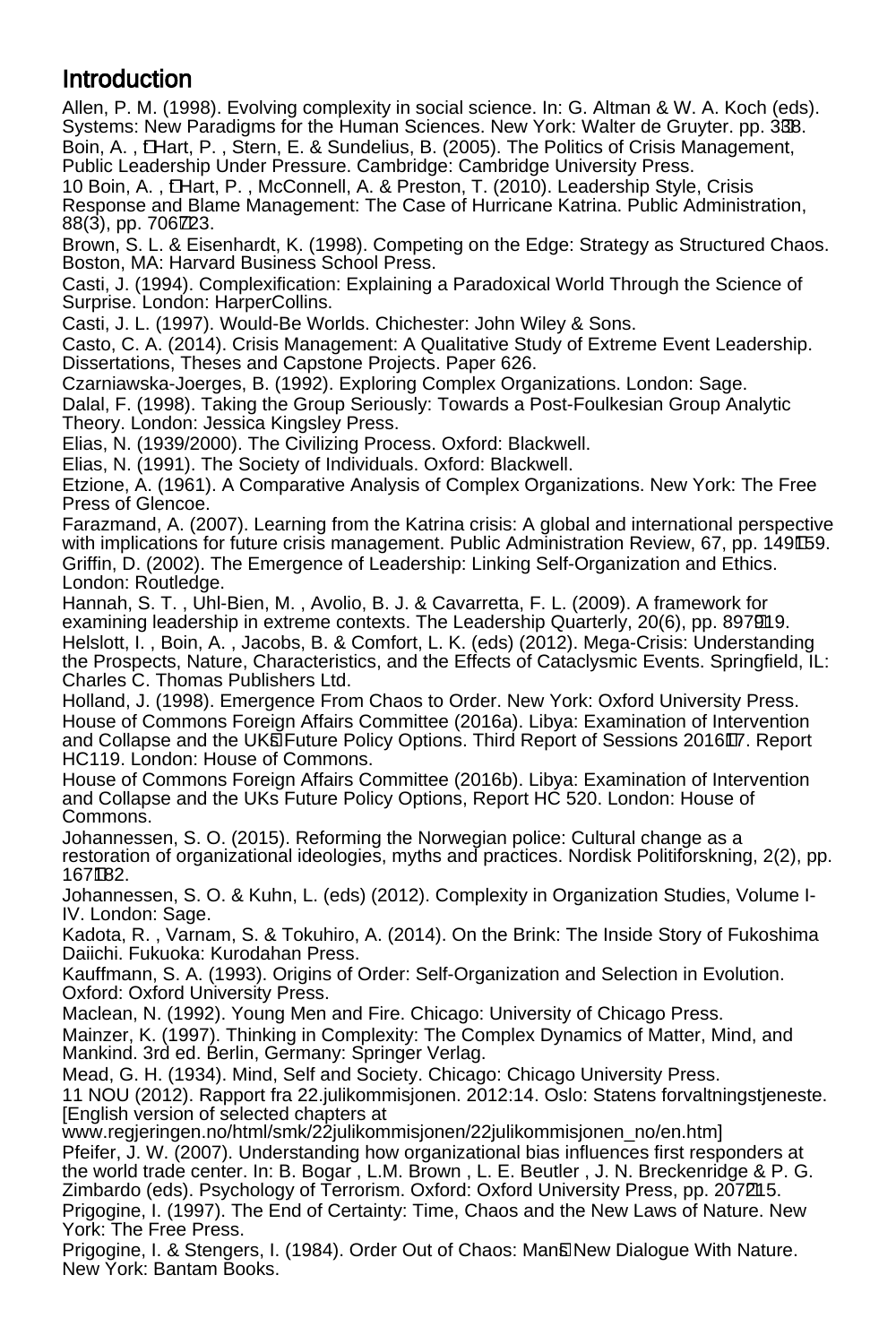Rogers, W. P. (Chairman) (1986). Report of the PRESIDENTIAL COMMISSION on the Space Shuttle Challenger Accident. June 6th, Washington, DC. http://history.nasa.gov Rosenthal, U. , Boin, A. & Comfort, L. K. (2001). Managing Crisis: Threaths, Dilemmeas, Opportunities. Springfield, IL: Charles C. Thomas Publisher ltd.

Schneider, S. K. (2005). Administrative Breakdowns in the Governmental Response to Hurricane Katrina. Public Administration Review, 65(5), pp. 515516.

Stacey, R. D. (2001). Complex Responsive Processes in Organizations: Learning and Knowledge Creation. London: Routledge.

Stacev. R. D. (2010). Complexity and Organizational Reality. London: Routledge. Taylor, J. & Van Every, E. J. (2014). When Organization Fails: Why Authority Matters. New York: Routledge.

The National Commission on Terrorist Attacks Upon the United States (2004). The 9/11 Commission Report. Washington, DC: National Commission on Terrorist Attacks Upon the United States.

The National Diet of Japan (2012). The Fukushima Nuclear Accident Independent Investigation Commission. Tokyo: The National Diet of Japan.

Uhl-Bien, M. , Marion, R. & McKelvey, B. (2007). Complexity leadership theory: Shifting leadership from the industrial age to the knowledge era. The Leadership Quarterly, 18, pp. 298318.

Weick K. E. (1993). The collapse of sensemaking in organizations: The Mann Gulch disaster. Administrative Science Quarterly, 38(4), pp. 628â652.

Weick, K. E. (2001). Making Sense of Organization. Malden, MA: Blackwell.12

#### The Police in National Emergency

FEMA (2000). Emergency Response to Terrorism: Tactical Considerations: Company Officer. Federal Emergency Management Agency, United States Fire Administration, National Fire Academy.

NOU (2012). Rapport fra 22. julikommisjonen. 2012:14. Oslo: Statens forvaltningstjeneste. [English version of selected chapters at

www.regjeringen.no/html/smk/22julikommisjonen/22julikommisjonen\_no/en.htm] Barthol, R. P. & Ku, N. D. (1959). Regression under stress to first learned behaviour. Journal of Abnormal and Social Psychology, 59, pp. 134136.

NOU (2012). Rapport fra 22.julikommisjonen. 2012:14. Oslo: Statens forvaltningstjeneste. [English version of selected chapters at

www.regjeringen.no/html/smk/22julikommisjonen/22julikommisjonen\_no/en.htm] Weick K. E. (1990). The vulnerable system: An analysis of the Tenerife air disaster. Journal of Management, 16(3), pp. 571593.

Weick K. E. (1993). The collapse of sensemaking in organizations: The Mann Gulch disaster. Administrative Science Quarterly, 38(4), pp. 628â652.

Weick, K. E. (2001). Making Sense of Organization. Malden, MA: Blackwell.

Dekker, S. (2012). Just Culture: Balancing Safety and Accountability. 2nd ed. Farnham, UK: Ashgate Publishing Limited.

Dekker, S. , Cilliers, P. & Hofmeyr, J. H. (2011). The complexity of failure: Implications of complexity theory for safety investigations. Safety Science, 49(6), pp. 939945.

44 Fonseca, J. (1998). Complexity and Innovation in Organizations. London: Routledge.

Harvey, J. B. (1974). The Abilene paradox: The management of agreement. Organizational Dynamics,  $3(1)$ , pp. 6380.

Janis, I. L. (1982). Groupthink: Psychological Studies of Policy Decisions and Fiascoes. 2nd ed. Boston, MA: Wadsworth, Cengage Learning.

Mead, G. H. (1934). Mind, Self and Society. Chicago: Chicago University Press.

Perrow, C. (1984). Normal Accidents: Living With High-Risk Technologies. New York: Basic Books.

Shannon, C. & Weaver, W. (1949). The Mathematical Theory of Communication. Urbana: University of Illinois Press.

Taylor, J. & Van Every, E. J. (2014). When Organization Fails: Why Authority Matters. New York: Routledge.

Weick K. E. (1990). The vulnerable system: An analysis of the Tenerife air disaster. Journal of Management, 16(3), pp. 571593.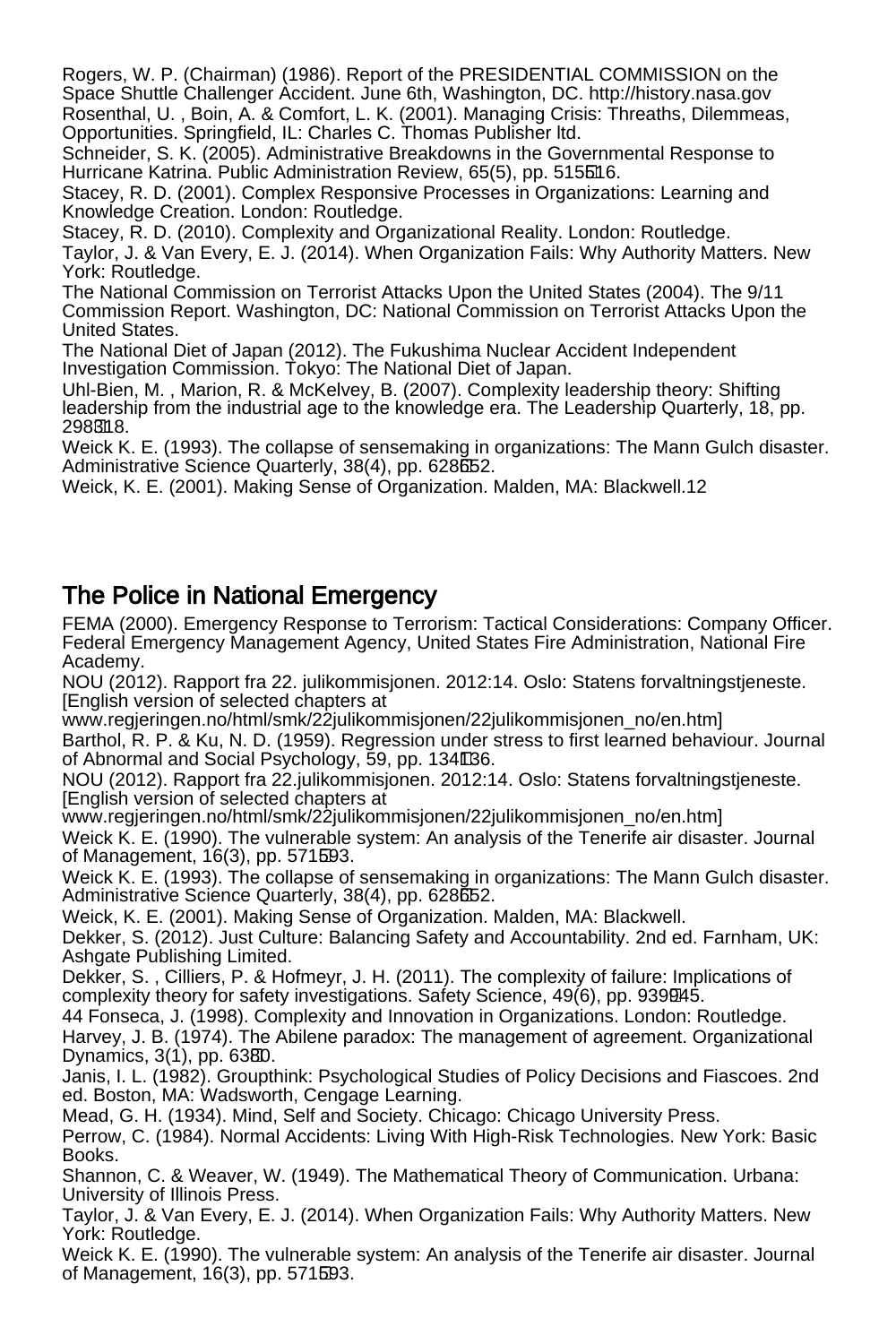#### Terror in Norway 1

FEMA (2000). Emergency Response to Terrorism: Tactical Considerations: Company Officer. Federal Emergency Management Agency, United States Fire Administration, National Fire Academy.

NOU (2012). Rapport fra 22. julikommisjonen. 2012:14. Oslo: Statens forvaltningstjeneste. [English version of selected chapters at

www.regjeringen.no/html/smk/22julikommisjonen/22julikommisjonen\_no/en.htm]

#### Panic and Collapse of Hierarchy

Barthol, R. P. & Ku, N. D. (1959). Regression under stress to first learned behaviour. Journal of Abnormal and Social Psychology, 59, pp. 134136.

NOU (2012). Rapport fra 22.julikommisjonen. 2012:14. Oslo: Statens forvaltningstjeneste. [English version of selected chapters at

www.regjeringen.no/html/smk/22julikommisjonen/22julikommisjonen\_no/en.htm]

Weick K. E. (1990). The vulnerable system: An analysis of the Tenerife air disaster. Journal of Management,  $16(3)$ , pp. 571593.

Weick K. E. (1993). The collapse of sensemaking in organizations: The Mann Gulch disaster. Administrative Science Quarterly, 38(4), pp. 628652.

Weick, K. E. (2001). Making Sense of Organization. Malden, MA: Blackwell.

#### Collapse of Leadership and Coordination

Dekker, S. (2012). Just Culture: Balancing Safety and Accountability. 2nd ed. Farnham, UK: Ashgate Publishing Limited.

Dekker, S. , Cilliers, P. & Hofmeyr, J. H. (2011). The complexity of failure: Implications of complexity theory for safety investigations. Safety Science, 49(6), pp. 939945.

44 Fonseca, J. (1998). Complexity and Innovation in Organizations. London: Routledge.

Harvey, J. B. (1974). The Abilene paradox: The management of agreement. Organizational Dynamics, 3(1), pp. 63â80.

Janis, I. L. (1982). Groupthink: Psychological Studies of Policy Decisions and Fiascoes. 2nd ed. Boston, MA: Wadsworth, Cengage Learning.

Mead, G. H. (1934). Mind, Self and Society. Chicago: Chicago University Press.

Perrow, C. (1984). Normal Accidents: Living With High-Risk Technologies. New York: Basic Books.

Shannon, C. & Weaver, W. (1949). The Mathematical Theory of Communication. Urbana: University of Illinois Press.

Taylor, J. & Van Every, E. J. (2014). When Organization Fails: Why Authority Matters. New York: Routledge.

Weick K. E. (1990). The vulnerable system: An analysis of the Tenerife air disaster. Journal of Management, 16(3), pp. 571593.

Whyte, W. H. (1952). Groupthink. Fortune, March, pp. 14117.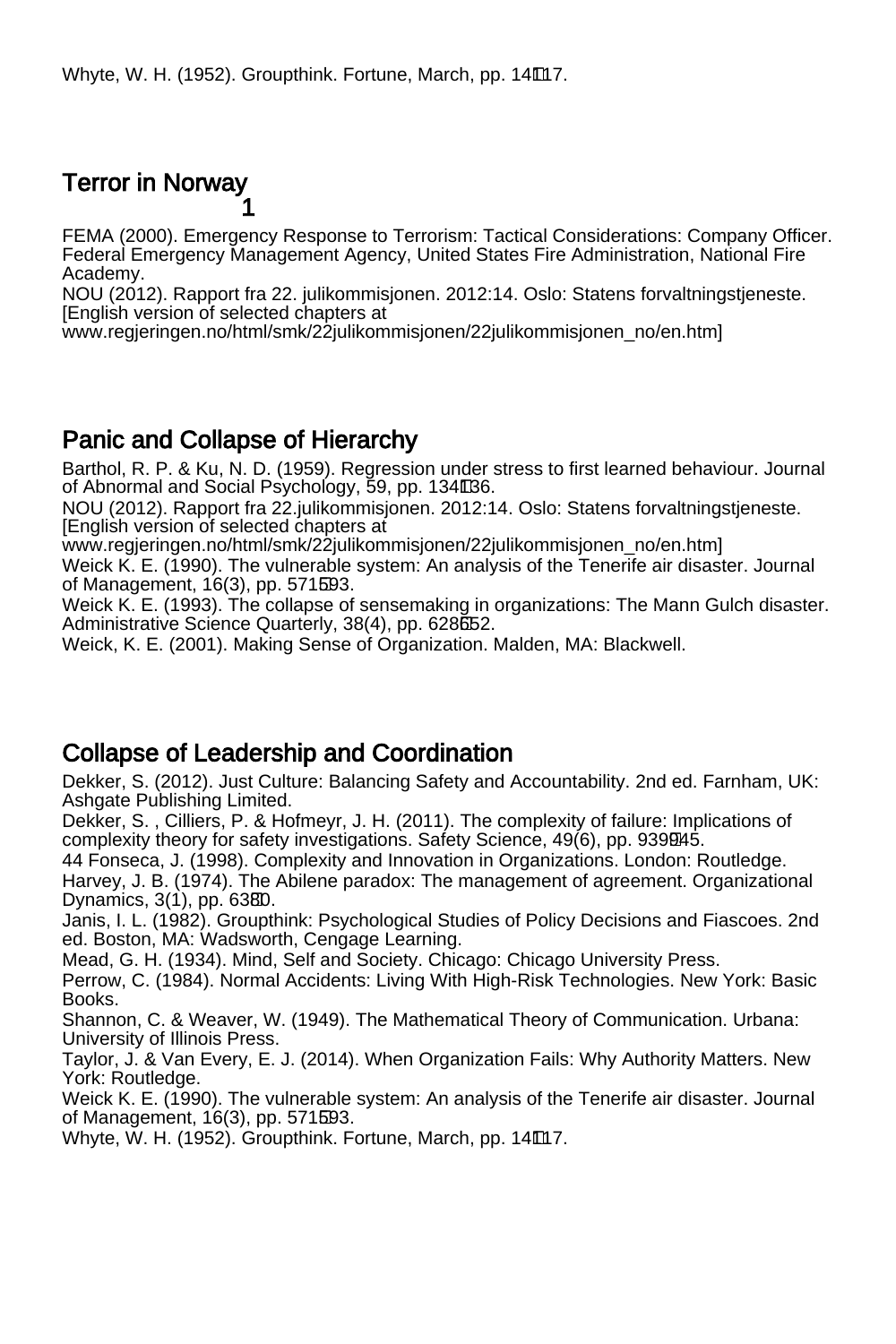#### Complexity and Practice

Crozier, M. (1971). The World of the Office-Worker. Chicago: University of Chicago Press. Fayol, H. (1916/1949). General and Industrial Management. London: Pitman.

Follett, M. P. (1926). The giving of orders. In: H. C. Metcalf (ed.). Scientific Foundations of Business Administration. Baltimore, MD: Williams & Wilkins, pp. 2937.

Groot, N. (2009). Senior executives and the emergence of local responsibilities: A complexity approach to identity development and performance improvement. International Journal of Learning and Change,  $3(3)$ , pp.  $264280$ .

Johannessen, S. O. (2015). Reforming the Norwegian police: Cultural change as a restoration of organizational ideologies, myths and practices. Nordisk Politiforskning, 2(2), pp. 167182.

Merton, R. K. (1957). Social Theory and Social Structure. Glencoe, IL: Free Press, pp. 195206.

53 Mintzberg, H. (1980). Structure in 5s: A synthesis of the research on organization design. Management Science, 26(3), pp. 322341.

Shannon, C. & Weaver, W. (1949). The Mathematical Theory of Communication. Urbana: University of Illinois Press.

Stacey, R. D. (2010). Complexity and Organizational Reality. London: Routledge.

Stacey, R. D. , Griffin, D. & Shaw, P. (2000). Complexity and Management: Fad or Radical Challenge to Systems Thinking? London: Routledge.

Taylor, J. R. , Cooren, F. , Giroux, N. & Robichaud, D. (1996). The communicational basis of organization: Between the conversation and the text. Communication Theory, 6, pp. 139. Taylor, J. & Van Every, E. J. (2014). When Organization Fails: Why Authority Matters. New York: Routledge.

Weber, M. (2015). Bureaucracy. In: T. Waters & D. Waters (Ed. and trans.). Webers Rationalism and Modern Society. New York: Palgrave MacMillan, pp. 73127.54

Barley, S. R. (1996). Technicians in the work place: Ethnographic evidence for bringing work into organization studies. Administrative Science Quarterly, 41, pp. 404440.

Bass, B. M. (1990). Bass and Stogdills Handbook of Leadership: Theory, Research and Managerial Applications. 3rd ed. New York: Free Press.

67 Blumer, H. (1969). Symbolic Interactionism. Perspectives and Method. Los Angeles: University of California Press.

Eisenberg, E. M. (1990). Jamming: Transcendence through organizing. Communication Research, 17, pp. 139164.

Greimas, A. J. (1993). Prface. In: J. Courts (ed.). Smiotique narrative et discursive. Paris: Hachette, pp. 525.

Johannessen, S. O. (2009). The complexity turn in studies of organisations and leadership: Relevance and implications. International Journal of Learning and Change, 3(3), pp. 214â229. Johannessen, S. O. & Kuhn, L. (eds) (2012). Complexity in Organization Studies, Volume IIV. London: Sage.

Johannessen, S. O. & Stacey, R. D. (2005). Technology as social object: A complex responsive processes perspective. In: R. D. Stacey (ed.). Experiencing Emergence in Organisations: Local Interaction and the Emergence of Global Pattern. London: Routledge, pp. 142163.

Mead, G. H. (1934). Mind, Self and Society. Chicago: Chicago University Press.

Mead, G. H. (1938). The Philosophy of the Act. Chicago: Chicago University Press.

Morgan, G. H. (1997). Images of Organization. London: Sage.

Peirce, C. S. (1955/2011). Philosophical Writings of Peirce. Selected and Edited by J. Buchler . New York: Dover Publications, Inc.

Russell, B. (1949/1985). Authority and the Individual. London: George Allen & Unwin.

Stacey, R. D. (2010). Complexity and Organizational Reality. London: Routledge.

Taylor, J. R. & Van Every, E. J. (2000). The Emergent Organization: Communication as Its Site and Surface. Mahwah, NJ: Lawrence Erlbaum.

Taylor, J. & Van Every, E. J. (2014). When Organization Fails: Why Authority Matters. New York: Routledge.

Wenger, K. E. (1998). Communities of Practice: Learning, Meaning and Identity. New York: Cambridge University Press.

Weick, K. E. (2001). Making Sense of Organization. Malden, MA: Blackwell.68 Argyris, C. & Schn, D. (1978). Organizational Learning: A Theory of Action Perspective. Reading, MA: Addison-Wesley.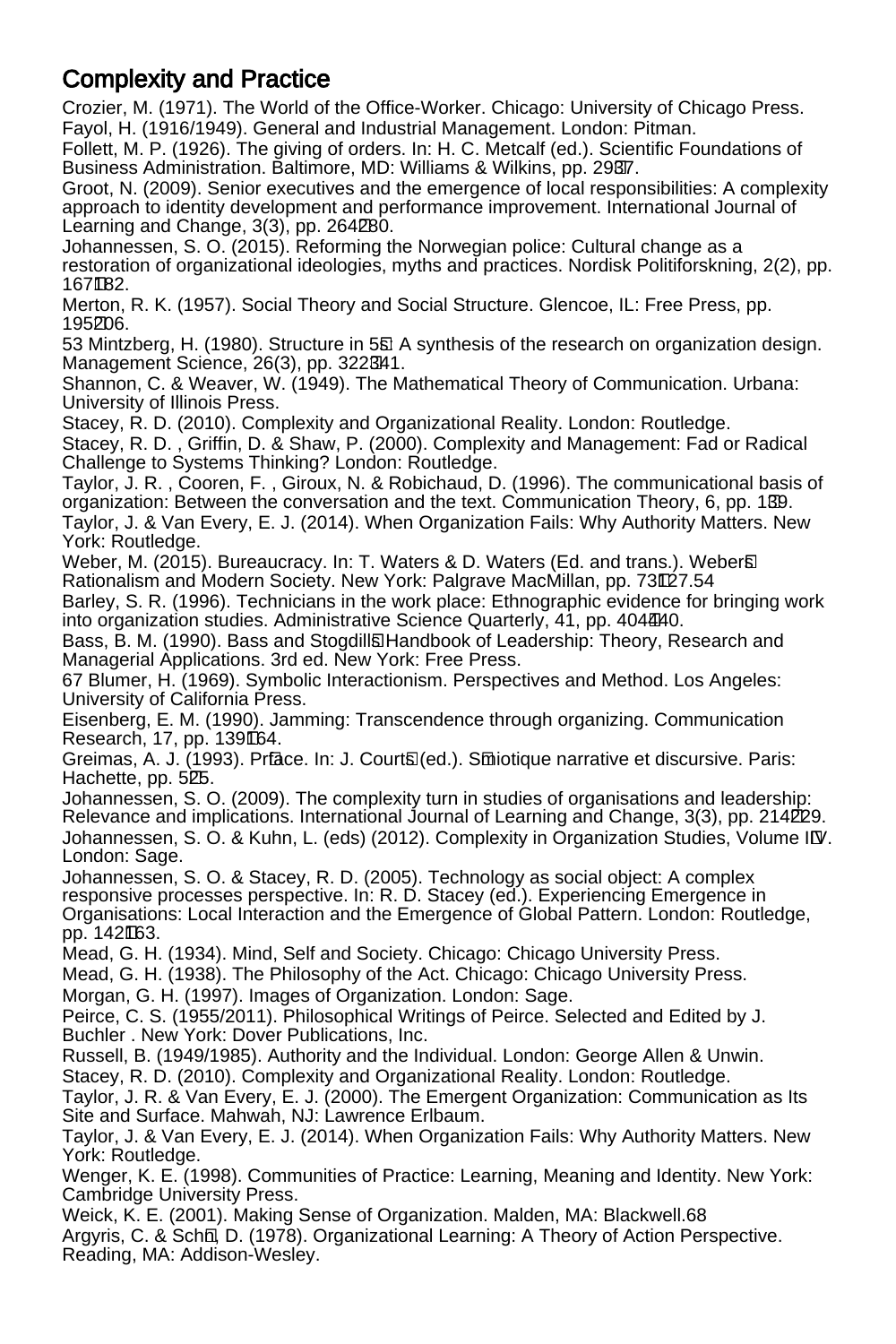Dalal, F. (1998). Taking the Group Seriously: Towards a Post-Foulkesian Group Analytic Theory. London: Jessica Kingsley Press.

Elias, N. (1991). The Society of Individuals. Oxford: Blackwell.

Elias, N. & Scotson, J. (1994). The Established and the Outsiders. London: Sage. Griffin, D. (2002). The Emergence of Leadership: Linking Self-Organization and Ethics. London: Routledge.

Joas, H. (2000). The Genesis of Values. Cambridge: Polity Press.

Kets de Vries, M. F. R. & Miller, D. (1984). The Neurotic Organization: Diagnosing and Changing Counterproductive Styles of Management. San Fransisco, CA: Jossey-Bass. Mead, G. H. (1923). Scientific method and the moral sciences. International Journal of Ethics, XVIII, pp. 311â323.

Ouchi, W. G. (1981). Theory Z: How American Business Can Meet the Japanese Challenge. Reading, MA: Addison-Wesley.

Russell, B. (1949/1985). Authority and the Individual. London: George Allen & Unwin. Senge, P. M. (1990). The Fifth Discipline: The Art and Practice of the Learning Organization. New York: Doubleday.

Stacey, R. D. (2010). Complexity and Organizational Reality. London: Routledge.

Taylor, J. (2005). Leadership and cult values: Moving from the idealized to the experienced. In: D. Griffin & R. D. Stacey (eds). Complexity and the Experience of Leading Organizations. London: Routledge, pp. 126150.

#### Organizational Practices and Leadership

Crozier, M. (1971). The World of the Office-Worker. Chicago: University of Chicago Press. Fayol, H. (1916/1949). General and Industrial Management. London: Pitman.

Follett, M. P. (1926). The giving of orders. In: H. C. Metcalf (ed.). Scientific Foundations of Business Administration. Baltimore, MD: Williams & Wilkins, pp. 2937.

Groot, N. (2009). Senior executives and the emergence of local responsibilities: A complexity approach to identity development and performance improvement. International Journal of Learning and Change,  $3(3)$ , pp.  $264280$ .

Johannessen, S. O. (2015). Reforming the Norwegian police: Cultural change as a restoration of organizational ideologies, myths and practices. Nordisk Politiforskning, 2(2), pp. 167182.

Merton, R. K. (1957). Social Theory and Social Structure. Glencoe, IL: Free Press, pp. 195206.

53 Mintzberg, H. (1980). Structure in 5s: A synthesis of the research on organization design. Management Science, 26(3), pp. 322341.

Shannon, C. & Weaver, W. (1949). The Mathematical Theory of Communication. Urbana: University of Illinois Press.

Stacey, R. D. (2010). Complexity and Organizational Reality. London: Routledge. Stacey, R. D. , Griffin, D. & Shaw, P. (2000). Complexity and Management: Fad or Radical Challenge to Systems Thinking? London: Routledge.

Taylor, J. R. , Cooren, F. , Giroux, N. & Robichaud, D. (1996). The communicational basis of organization: Between the conversation and the text. Communication Theory, 6, pp. 1â39. Taylor, J. & Van Every, E. J. (2014). When Organization Fails: Why Authority Matters. New York: Routledge.

Weber, M. (2015). Bureaucracy. In: T. Waters & D. Waters (Ed. and trans.). Webers Rationalism and Modern Society. New York: Palgrave MacMillan, pp. 73127.54

#### **Communication**

Barley, S. R. (1996). Technicians in the work place: Ethnographic evidence for bringing work into organization studies. Administrative Science Quarterly, 41, pp. 404440. Bass, B. M. (1990). Bass and Stogdills Handbook of Leadership: Theory, Research and Managerial Applications. 3rd ed. New York: Free Press.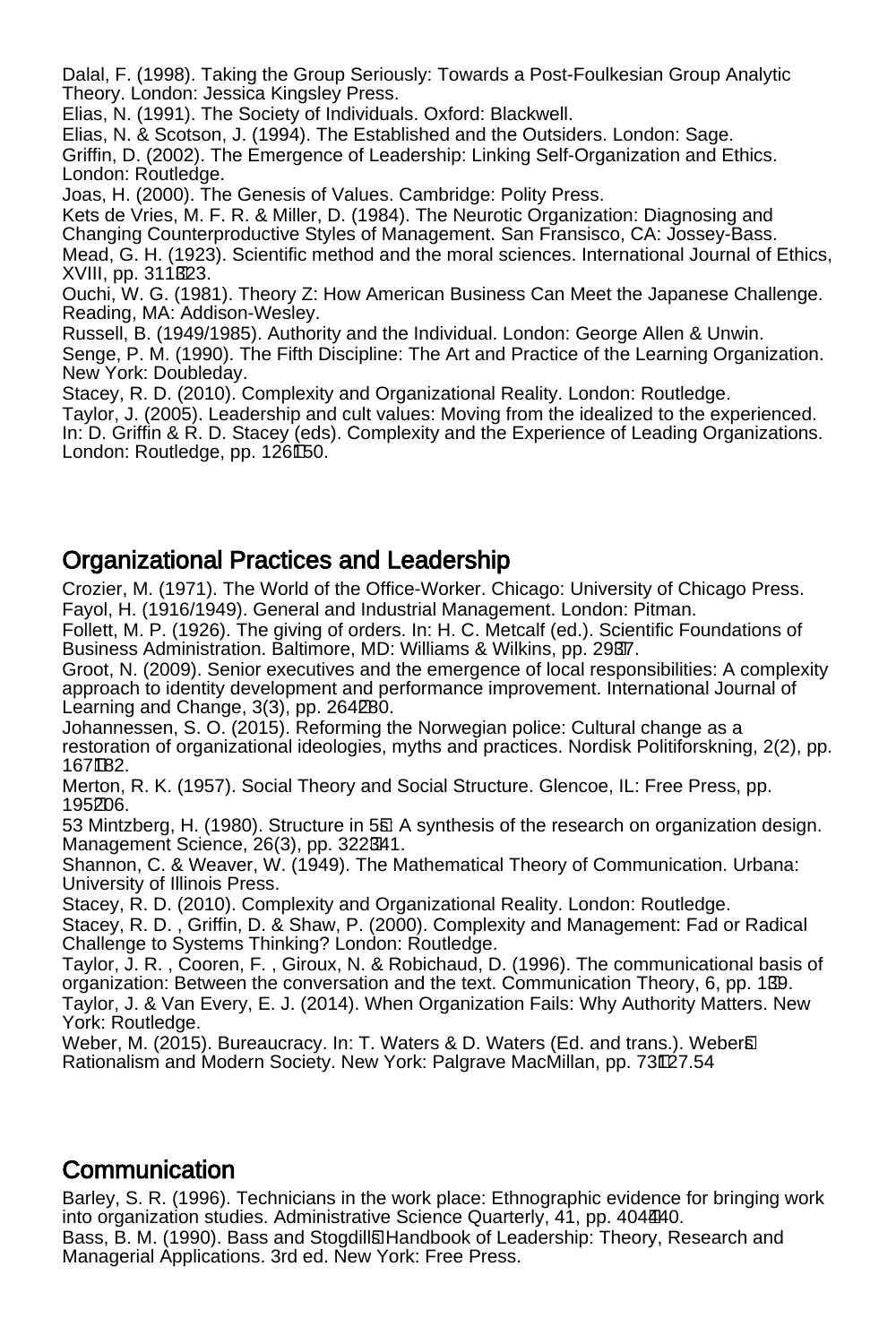67 Blumer, H. (1969). Symbolic Interactionism. Perspectives and Method. Los Angeles: University of California Press.

Eisenberg, E. M. (1990). Jamming: Transcendence through organizing. Communication Research, 17, pp. 139164.

Greimas, A. J. (1993). Prface. In: J. Courts (ed.). Smiotique narrative et discursive. Paris: Hachette, pp. 525.

Johannessen, S. O. (2009). The complexity turn in studies of organisations and leadership: Relevance and implications. International Journal of Learning and Change, 3(3), pp. 214â229. Johannessen, S. O. & Kuhn, L. (eds) (2012). Complexity in Organization Studies, Volume IIV. London: Sage.

Johannessen, S. O. & Stacey, R. D. (2005). Technology as social object: A complex responsive processes perspective. In: R. D. Stacey (ed.). Experiencing Emergence in Organisations: Local Interaction and the Emergence of Global Pattern. London: Routledge, pp. 142163.

Mead, G. H. (1934). Mind, Self and Society. Chicago: Chicago University Press.

Mead, G. H. (1938). The Philosophy of the Act. Chicago: Chicago University Press.

Morgan, G. H. (1997). Images of Organization. London: Sage.

Peirce, C. S. (1955/2011). Philosophical Writings of Peirce. Selected and Edited by J. Buchler . New York: Dover Publications, Inc.

Russell, B. (1949/1985). Authority and the Individual. London: George Allen & Unwin.

Stacey, R. D. (2010). Complexity and Organizational Reality. London: Routledge.

Taylor, J. R. & Van Every, E. J. (2000). The Emergent Organization: Communication as Its Site and Surface. Mahwah, NJ: Lawrence Erlbaum.

Taylor, J. & Van Every, E. J. (2014). When Organization Fails: Why Authority Matters. New York: Routledge.

Wenger, K. E. (1998). Communities of Practice: Learning, Meaning and Identity. New York: Cambridge University Press.

Weick, K. E. (2001). Making Sense of Organization. Malden, MA: Blackwell.68

#### Power, Identity, and Ethics

Argyris, C. & Schn, D. (1978). Organizational Learning: A Theory of Action Perspective. Reading, MA: Addison-Wesley.

Dalal, F. (1998). Taking the Group Seriously: Towards a Post-Foulkesian Group Analytic Theory. London: Jessica Kingsley Press.

Elias, N. (1991). The Society of Individuals. Oxford: Blackwell.

Elias, N. & Scotson, J. (1994). The Established and the Outsiders. London: Sage.

Griffin, D. (2002). The Emergence of Leadership: Linking Self-Organization and Ethics. London: Routledge.

Joas, H. (2000). The Genesis of Values. Cambridge: Polity Press.

Kets de Vries, M. F. R. & Miller, D. (1984). The Neurotic Organization: Diagnosing and Changing Counterproductive Styles of Management. San Fransisco, CA: Jossey-Bass. Mead, G. H. (1923). Scientific method and the moral sciences. International Journal of Ethics, XVIII, pp. 311â323.

Ouchi, W. G. (1981). Theory Z: How American Business Can Meet the Japanese Challenge. Reading, MA: Addison-Wesley.

Russell, B. (1949/1985). Authority and the Individual. London: George Allen & Unwin. Senge, P. M. (1990). The Fifth Discipline: The Art and Practice of the Learning Organization. New York: Doubleday.

Stacey, R. D. (2010). Complexity and Organizational Reality. London: Routledge. Taylor, J. (2005). Leadership and cult values: Moving from the idealized to the experienced. In: D. Griffin & R. D. Stacey (eds). Complexity and the Experience of Leading Organizations. London: Routledge, pp. 126150.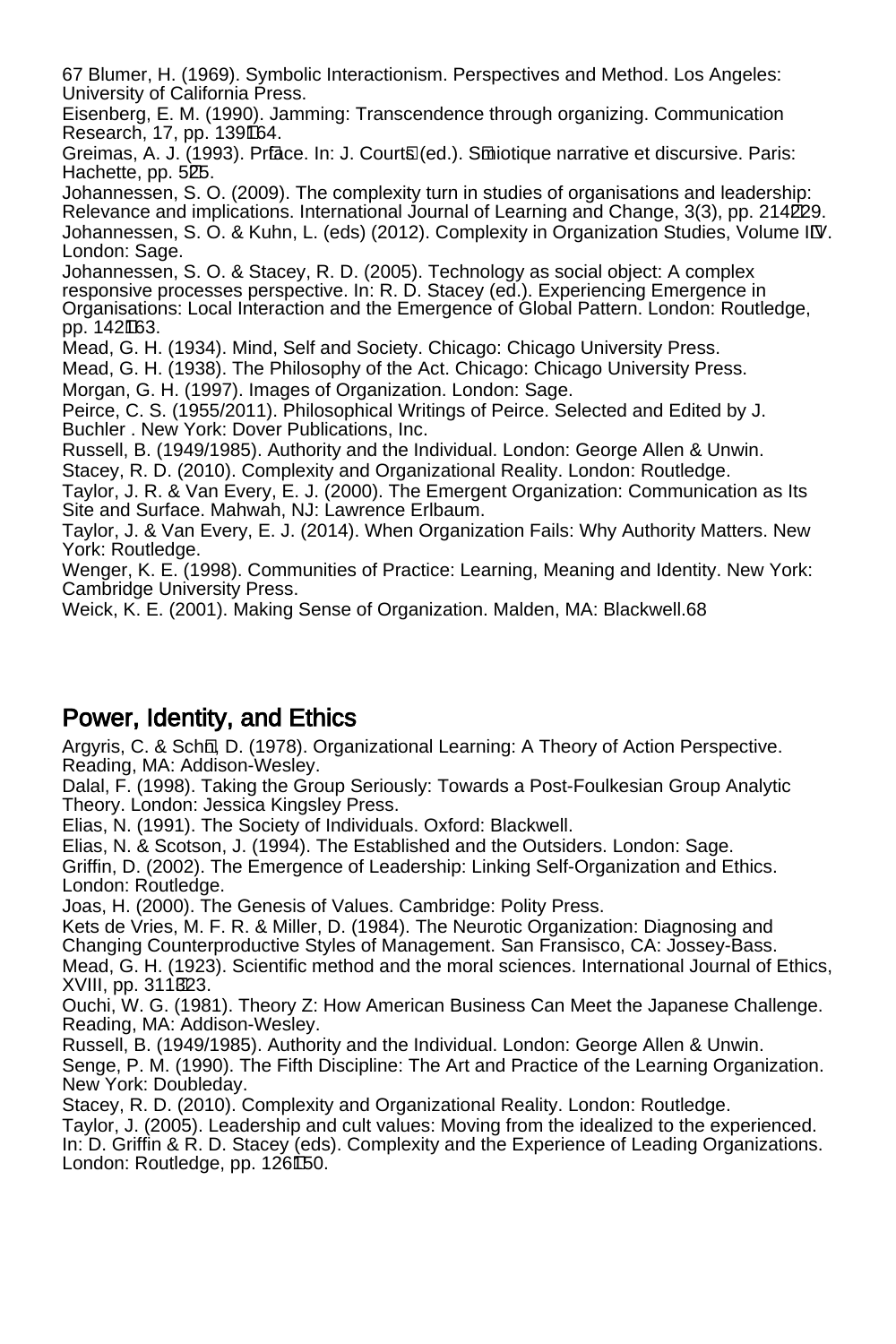#### The Military in International Crisis

Allison, G. T. (1971). Essence of Decision: Explaining the Cuban Missile Crisis. Boston, MA: Little Brown.

Anderson, P. A. (1983). Decision making by objection and the Cuban Missile Crisis. Administrative Science Quarterly, 28, pp. 201222.

Ansoff, H. I. (1965). Corporate Strategy. New York: McGraw-Hill.

Chandler, A. D. Jr (1962). Strategy and Structure: Chapters in the History of the Industrial Enterprise. Cambridge, MA: MIT Press.

Clegg, S. , Carter, C. , Kornberger, M. & Schweitzer, J. (2011). Strategy: Theory and Practice. London: Sage.

Cohen, M. S. , March, J. G. & Olsen, J. P. (1972). A garbage can model of organizational choice. Administrative Science Quarterly, 17, pp. 125.

Eisenhardt, K. M. (1989). Making fast strategic decisions in high-velocity environments. Academy of Management Journal, 32, pp. 543576.

Eisenhardt, K. M. & Zbaracki, M. J. (1992). Strategic decision making. Strategic Management Journal, 13, pp. 17â37.

Elias, N. (1939/2000). The Civilizing Process. Oxford: Blackwell.

Fredrickson, J. W. (1984). The comprehensiveness of strategic decision processes:

Extention, observations, future directions. Academy of Management Journal, 27, pp. 445466.

Fredrickson, J. W. & Iaquinto, A. L. (1989). Inertia and creeping rationality in strategic

decision processes. Academy of Management Journal, 32, pp. 516542.

Fredrickson, J. W. & Mitchell, T. R. (1984). Strategic decision processes: Comprehensiveness and performance in an industry with an unstable environment. Administrative Science Quarterly, 27, pp. 399423.

Hickson, D. J. , Butler, R. J. , Cray, D. , Mallory, G. R. & Wilson, D. C. (1986). Top Decisions: Strategic Decision-Making in Organizations. San Francisco, CA: Jossey-Bass.

Janis, I. L. (1982). Groupthink: Psychological Studies of Policy Decisions and Fiascoes. 2nd ed. Boston, MA: Wadsworth, Cengage Learning.

Jarzabkowski, P. (2003). Strategic practices: An activity theory perspective on continuity and change. Journal of Management Studies, 40, pp. 2355.

Johnson, G. , Langley, A. , Melin, L. & Whittington, R. (2007). Strategy as Practice: Research Directions and Resources. Cambridge: Cambridge University Press.

Kahneman, D. (2013). Thinking, Fast and Slow. New York: Farrar, Straus & Giroux.

Kotter, J. P. (1982). The General Managers. New York: Free press.

Lindblom, C. E. (1959). The science of muddling through. Public Administration Review, 19, pp. 7988.

MacIntosh, R. & MacLean, D. (2014). Strategic Management: Strategists at Work. London: Palgrave Macmillan.

March, J. G. (1962). The business firm as a political coalition. The Journal of Politics, 24, pp. 662678.

March, J. G. & Simon, H. A. (1958/1993). Organizations. 2nd ed. Cambridge, MA: Blackwell. 95 Mead, G. H. (1934). Mind, Self and Society. Chicago: Chicago University Press.

Mintzberg, H. (1994). The Rise and Fall of Strategic Planning: Reconceiving Roles for Planning, Plans, Planner. New York: The Free Press.

Mintzberg, H. , Ahlstrand, B. & Lampel, J. (1998). Strategy Safari. New York: The Free Press. Mintzberg, H. & Waters, J. A. (1985). Of strategies, deliberate and emergent. Strategic Management Journal, 6, pp. 257272.

Salancik, G. R. & Pfeffer, J. (1974). The bases and use of power in organizational decision making: The case of a university budget. Administrative Science Quarterly, 19, pp. 453473. Scott, J. C. (1998). Seeing Like a State: How Certain Schemes to Improve the Human Condition Have Failed. New Haven, CT: Yale University Press.

Selznick, P. (1957). Leadership in Administration: A Sociological Interpretation. Evanston, IL: Row, Peterson.

Simon, H. (1945). Administrative Behavior: A Study of Decision-Making Processes in Administrative Organization. New York: Palgrave Macmillan.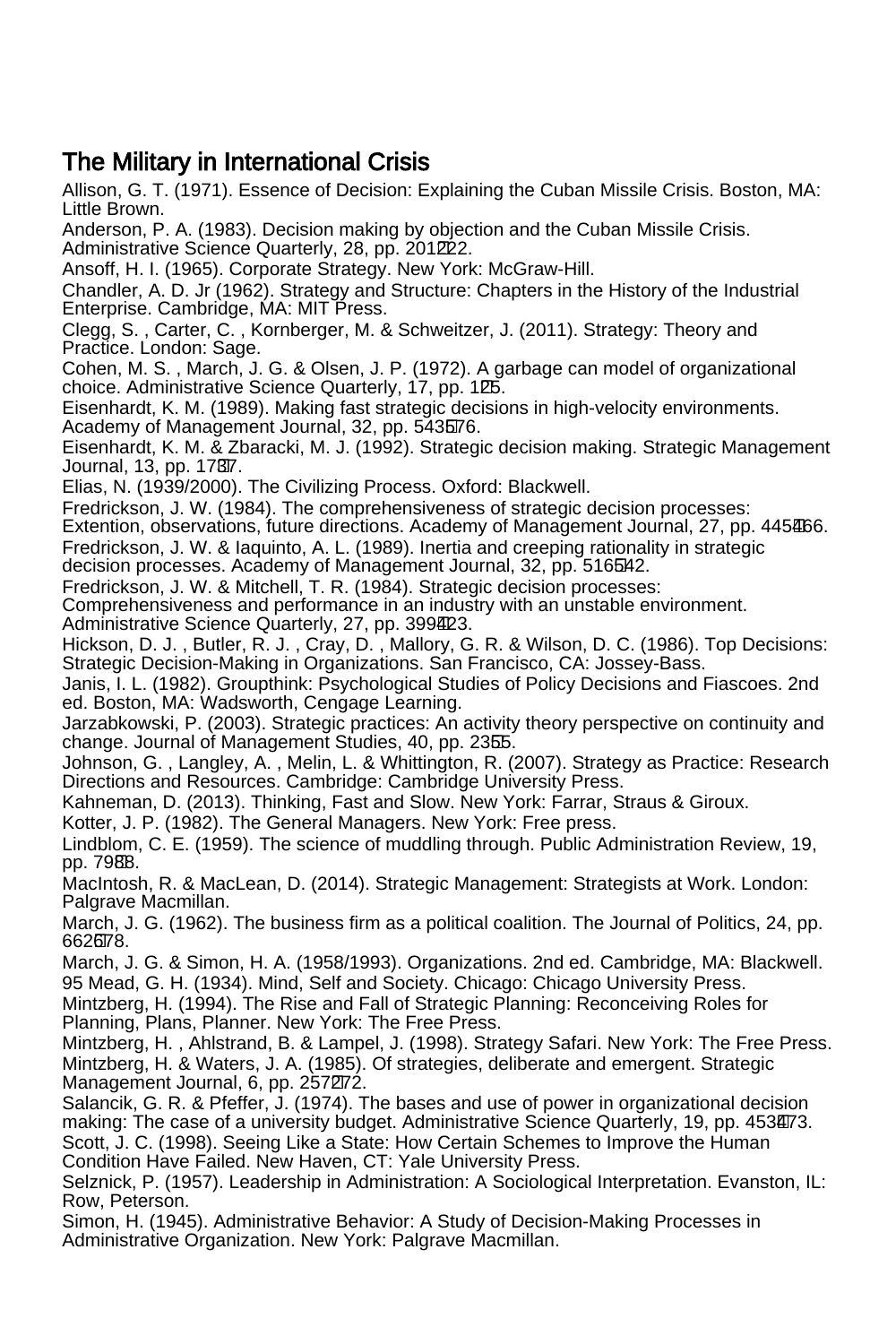Stacey, R. D. (2011). Strategic Management & Organisational Dynamics: The Challenge of Complexity. 6th ed. London: Pearson Education Ltd.

Sun-tzu (2011). The Art of War. London: Amber Books Ltd.

von Clausewitz, C. (1989). On War, M. E. Howard & P. Paret (Ed. and trans.). Princeton, NJ: Princeton University Press.

Weick, K. E. (1988). Enacted sense making in crisis situations. Journal of Management Studies, 25(4), pp. 305317.

Weick, K. E. (2001). Making Sense of Organization. Malden, MA: Blackwell.

Weick, K. E. & Sutcliffe, K. (2007). Managing the Unexpected: Resilient Performance in an Age of Uncertainty. San Francisco, CA: Jossey-Bass.

Whittington, R. (2006). Completing the practice turn in strategy research. Organization Studies, 27(5), pp. 613634.96

Arntzen, A. & Grtan, T. O. (2011). A new chance for network centric warfare in the context of modernity. In: K. E. Haug & O. L. Maa (eds). Conceptualising Modern War. London: Hurst, pp. 231257.

Cilliers, P. (2001). Boundaries, hierarchies and networks in complex systems. International Journal of Innovation Management, 5(2), pp. 135147.

Dekker, S. , Cilliers, P. & Hofmeyr, J. H. (2011). The complexity of failure: Implications of complexity theory for safety investigations. Safety Science, 49(6), pp. 939945.

Fleming, B. P. (2011). The Hybrid Threat Concept: Contemporary War, Military Planning and the Advent of Unrestricted Operational Art, Monograph. Fort Leavenworth, KS: School of Advanced Military Studies.

110 Gomez, R. M. (2010). Centralized Command- Decentralized Execution: Implications of Operating in a Network Centric Warfare Environment. Montgomery, AL: Air War College, Air University.

Hoffman, F. G. (2007). Conflict in the 21st Century: The Rise of Hybrid Wars. Arlington, VA: Potomac Institute for Policy Studies Monograph.

Johannessen, S. O. & Stacey, R. D. (2005). Technology as social object: A complex responsive processes perspective. In: R. D. Stacey (ed.). Experiencing Emergence in Organisations: Local Interaction and the Emergence of Global Pattern. London: Routledge,  $pp. 142163.$ 

March, J. G. , Olsen, J. P. & Christensen, S. (1976). Ambiguity and Choice in Organizations. Bergen, Norway: Universitetsforlaget.

Mead, G. H. (1934). Mind, Self and Society. Chicago: Chicago University Press.

Shannon, C. & Weaver, W. (1949). The Mathematical Theory of Communication. Urbana: University of Illinois Press.

Simon, H. (1945). Administrative Behavior: A Study of Decision-Making Processes in Administrative Organization. New York: Palgrave Macmillan.

Sun-tzu (2011). The Art of War. London: Amber Books Ltd.

House of Commons Foreign Affairs Committee (2016a). Libya: Examination of Intervention and Collapse and the UKâs Future Policy Options. Third Report of Sessions 2016â17. Report HC119. London: House of Commons.

House of Commons Foreign Affairs Committee (2016b). Libya: Examination of intervention and Collapse and the UKs Future Policy Options, Report HC 520. London: House of Commons.118

#### Strategy Theory

Allison, G. T. (1971). Essence of Decision: Explaining the Cuban Missile Crisis. Boston, MA: Little Brown.

Anderson, P. A. (1983). Decision making by objection and the Cuban Missile Crisis. Administrative Science Ouarterly, 28, pp. 201222.

Ansoff, H. I. (1965). Corporate Strategy. New York: McGraw-Hill.

Chandler, A. D. Jr (1962). Strategy and Structure: Chapters in the History of the Industrial Enterprise. Cambridge, MA: MIT Press.

Clegg, S. , Carter, C. , Kornberger, M. & Schweitzer, J. (2011). Strategy: Theory and Practice. London: Sage.

Cohen, M. S. , March, J. G. & Olsen, J. P. (1972). A garbage can model of organizational choice. Administrative Science Quarterly, 17, pp. 125.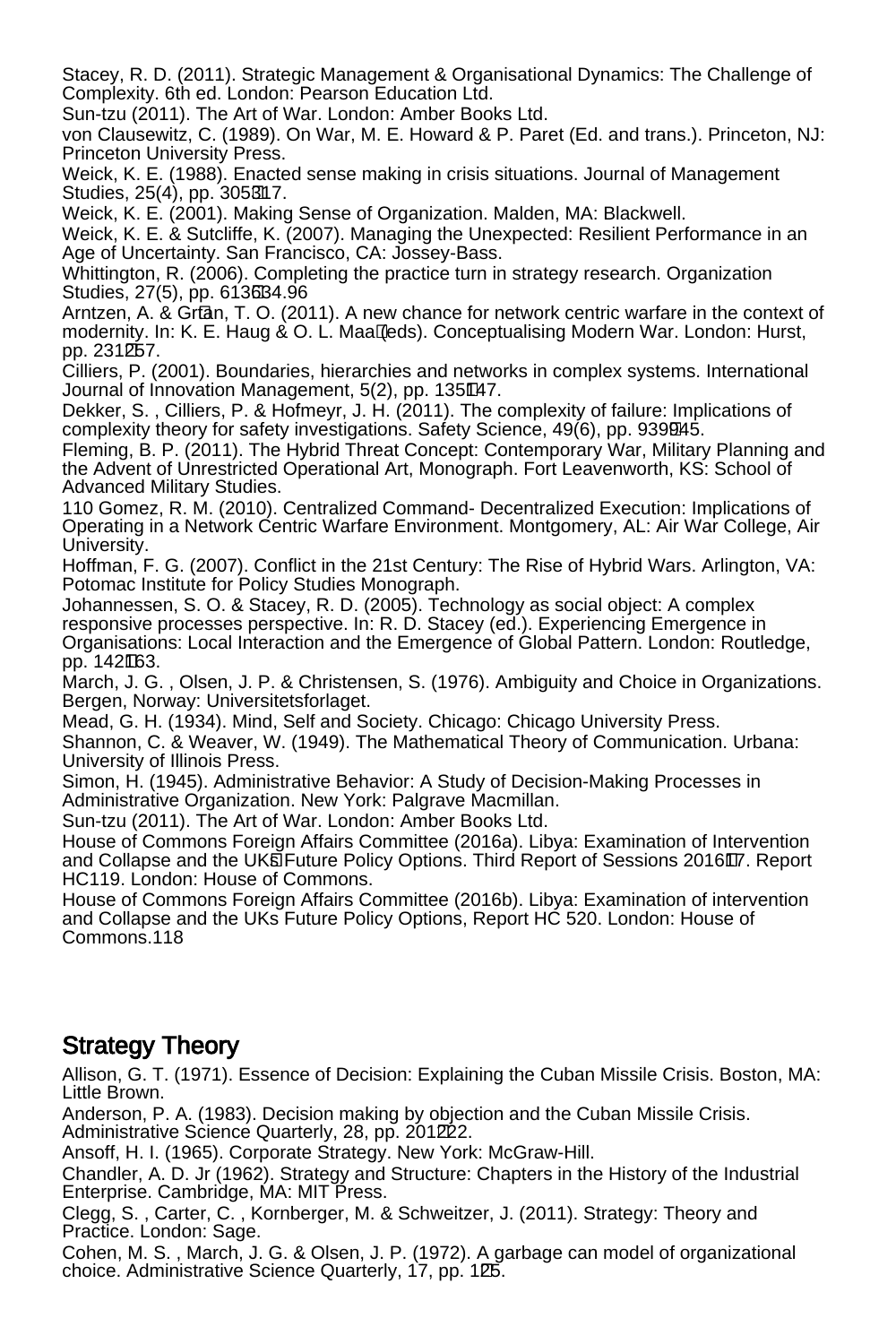Eisenhardt, K. M. (1989). Making fast strategic decisions in high-velocity environments. Academy of Management Journal, 32, pp. 543576.

Eisenhardt, K. M. & Zbaracki, M. J. (1992). Strategic decision making. Strategic Management Journal, 13, pp. 17â37.

Elias, N. (1939/2000). The Civilizing Process. Oxford: Blackwell.

Fredrickson, J. W. (1984). The comprehensiveness of strategic decision processes:

Extention, observations, future directions. Academy of Management Journal, 27, pp. 445â466.

Fredrickson, J. W. & Iaquinto, A. L. (1989). Inertia and creeping rationality in strategic

decision processes. Academy of Management Journal, 32, pp. 516542.

Fredrickson, J. W. & Mitchell, T. R. (1984). Strategic decision processes:

Comprehensiveness and performance in an industry with an unstable environment. Administrative Science Quarterly, 27, pp. 399423.

Hickson, D. J. , Butler, R. J. , Cray, D. , Mallory, G. R. & Wilson, D. C. (1986). Top Decisions: Strategic Decision-Making in Organizations. San Francisco, CA: Jossey-Bass.

Janis, I. L. (1982). Groupthink: Psychological Studies of Policy Decisions and Fiascoes. 2nd ed. Boston, MA: Wadsworth, Cengage Learning.

Jarzabkowski, P. (2003). Strategic practices: An activity theory perspective on continuity and change. Journal of Management Studies, 40, pp. 2355.

Johnson, G. , Langley, A. , Melin, L. & Whittington, R. (2007). Strategy as Practice: Research Directions and Resources. Cambridge: Cambridge University Press.

Kahneman, D. (2013). Thinking, Fast and Slow. New York: Farrar, Straus & Giroux.

Kotter, J. P. (1982). The General Managers. New York: Free press.

Lindblom, C. E. (1959). The science of muddling through. Public Administration Review, 19, pp. 7988.

MacIntosh, R. & MacLean, D. (2014). Strategic Management: Strategists at Work. London: Palgrave Macmillan.

March, J. G. (1962). The business firm as a political coalition. The Journal of Politics, 24, pp. 662678.

March, J. G. & Simon, H. A. (1958/1993). Organizations. 2nd ed. Cambridge, MA: Blackwell. 95 Mead, G. H. (1934). Mind, Self and Society. Chicago: Chicago University Press.

Mintzberg, H. (1994). The Rise and Fall of Strategic Planning: Reconceiving Roles for Planning, Plans, Planner. New York: The Free Press.

Mintzberg, H. , Ahlstrand, B. & Lampel, J. (1998). Strategy Safari. New York: The Free Press. Mintzberg, H. & Waters, J. A. (1985). Of strategies, deliberate and emergent. Strategic Management Journal, 6, pp. 257272.

Salancik, G. R. & Pfeffer, J. (1974). The bases and use of power in organizational decision making: The case of a university budget. Administrative Science Quarterly, 19, pp. 453473. Scott, J. C. (1998). Seeing Like a State: How Certain Schemes to Improve the Human Condition Have Failed. New Haven, CT: Yale University Press.

Selznick, P. (1957). Leadership in Administration: A Sociological Interpretation. Evanston, IL: Row, Peterson.

Simon, H. (1945). Administrative Behavior: A Study of Decision-Making Processes in Administrative Organization. New York: Palgrave Macmillan.

Stacey, R. D. (2011). Strategic Management & Organisational Dynamics: The Challenge of Complexity. 6th ed. London: Pearson Education Ltd.

Sun-tzu (2011). The Art of War. London: Amber Books Ltd.

von Clausewitz, C. (1989). On War, M. E. Howard & P. Paret (Ed. and trans.). Princeton, NJ: Princeton University Press.

Weick, K. E. (1988). Enacted sense making in crisis situations. Journal of Management Studies, 25(4), pp. 305317.

Weick, K. E. (2001). Making Sense of Organization. Malden, MA: Blackwell.

Weick, K. E. & Sutcliffe, K. (2007). Managing the Unexpected: Resilient Performance in an Age of Uncertainty. San Francisco, CA: Jossey-Bass.

Whittington, R. (2006). Completing the practice turn in strategy research. Organization Studies, 27(5), pp. 613634.96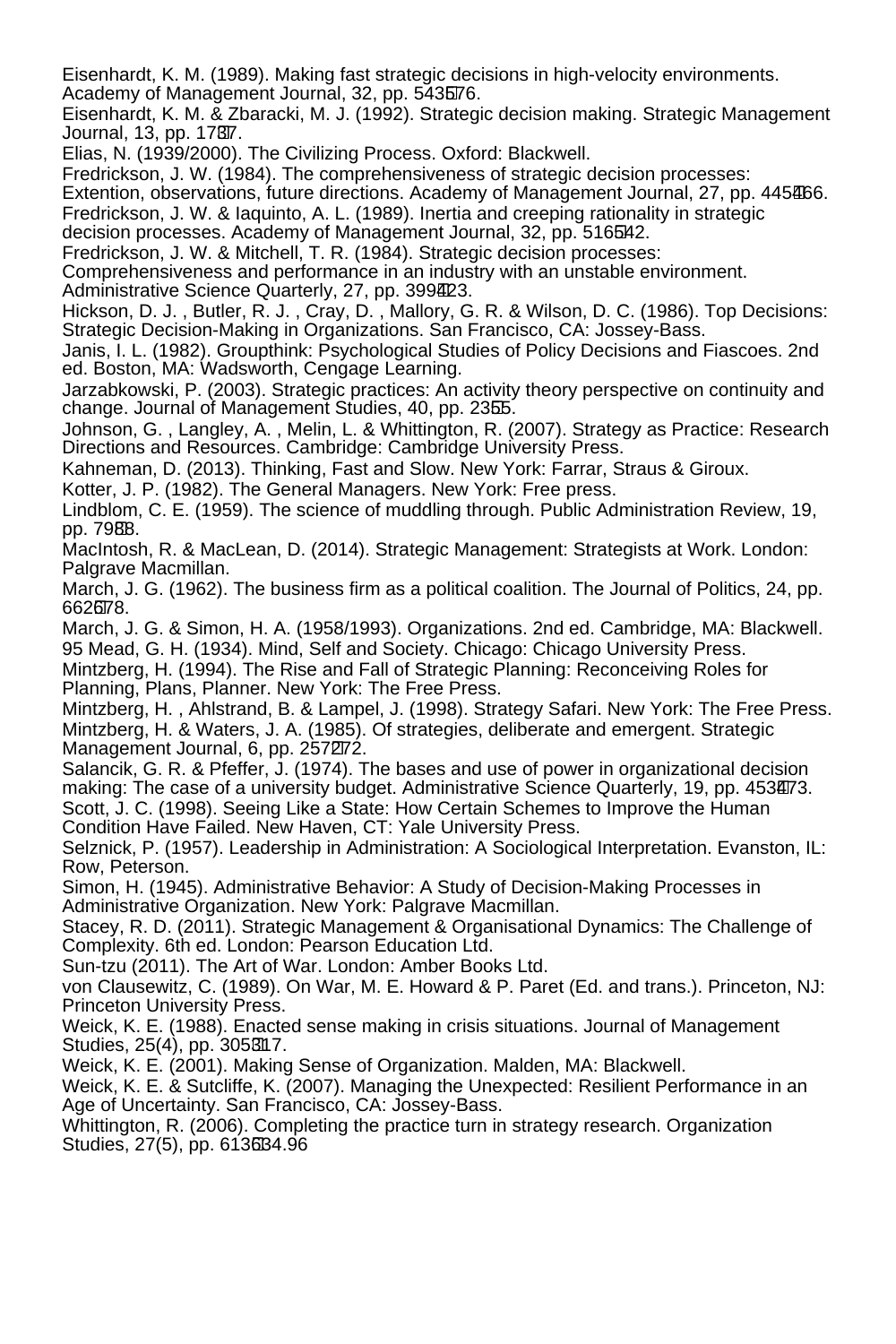#### Network Strategies and Complexity

Arntzen, A. & Grtan, T. O. (2011). A new chance for network centric warfare in the context of modernity. In: K. E. Haug & O. L. Maa (eds). Conceptualising Modern War. London: Hurst, pp. 231257.

Cilliers, P. (2001). Boundaries, hierarchies and networks in complex systems. International Journal of Innovation Management, 5(2), pp. 135147.

Dekker, S. , Cilliers, P. & Hofmeyr, J. H. (2011). The complexity of failure: Implications of complexity theory for safety investigations. Safety Science,  $49(6)$ , pp. 939945.

Fleming, B. P. (2011). The Hybrid Threat Concept: Contemporary War, Military Planning and the Advent of Unrestricted Operational Art, Monograph. Fort Leavenworth, KS: School of Advanced Military Studies.

110 Gomez, R. M. (2010). Centralized Command- Decentralized Execution: Implications of Operating in a Network Centric Warfare Environment. Montgomery, AL: Air War College, Air University.

Hoffman, F. G. (2007). Conflict in the 21st Century: The Rise of Hybrid Wars. Arlington, VA: Potomac Institute for Policy Studies Monograph.

Johannessen, S. O. & Stacey, R. D. (2005). Technology as social object: A complex responsive processes perspective. In: R. D. Stacey (ed.). Experiencing Emergence in Organisations: Local Interaction and the Emergence of Global Pattern. London: Routledge, pp. 142163.

March, J. G. , Olsen, J. P. & Christensen, S. (1976). Ambiguity and Choice in Organizations. Bergen, Norway: Universitetsforlaget.

Mead, G. H. (1934). Mind, Self and Society. Chicago: Chicago University Press. Shannon, C. & Weaver, W. (1949). The Mathematical Theory of Communication. Urbana: University of Illinois Press.

Simon, H. (1945). Administrative Behavior: A Study of Decision-Making Processes in Administrative Organization. New York: Palgrave Macmillan.

Sun-tzu (2011). The Art of War. London: Amber Books Ltd.

#### War Without Strategy

House of Commons Foreign Affairs Committee (2016a). Libya: Examination of Intervention and Collapse and the UKs Future Policy Options. Third Report of Sessions 201617. Report HC119. London: House of Commons.

House of Commons Foreign Affairs Committee (2016b). Libya: Examination of intervention and Collapse and the UKs Future Policy Options, Report HC 520. London: House of Commons<sup>118</sup>

#### Comparisons and Conclusions

Weick, K. E. (1988). Enacted sense making in crisis situations. Journal of Management Studies, 25(4), pp. 305317.

Uppsala Conflict Data Program (2016). Department of Peace and Conflict Research. http://ucdp.uu.se/#country/620, retrieved October 2016.

Johannessen, S. O. & Kuhn, L. (eds) (2012). Complexity in Organization Studies, Volume IIV. London: Sage.

Kiesling, E. C. (2001). On war without the fog. Military Review, SeptemberOctober, pp. 8587. Miller, D. T. & McFarland, C. (1987). Pluralistic ignorance: When similarity is interpreted as dissimilarity. Journal of Personality and Social Psychology, 53, pp. 298305.

Pascale, R. T. , Millemann, M. & Gioja, L. (2000). Surfing the Edge of Chaos: The Laws of Nature and the New Laws of Business. New York: Crown Business.

154 Stacey, R. D. (2010). Complexity and Organizational Reality. London: Routledge. Stein, M. (2004). The critical period of disasters: Insights from sensemaking and psychoanalytic theory. Human Relations, 57(10), pp. 12431261.